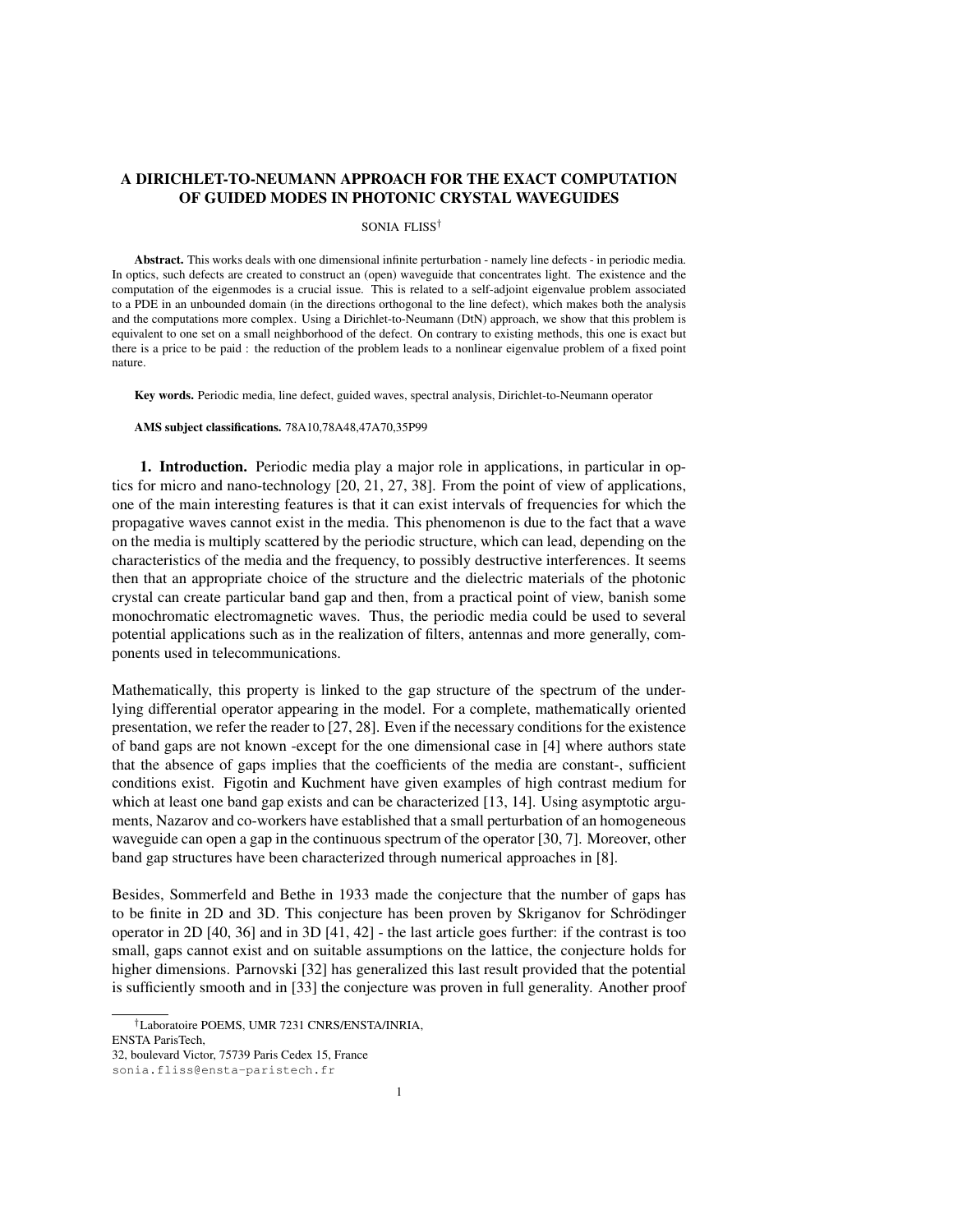can be found in the book of Yu Karpeshina [24]. For Maxwell equations, it is much more complicated. Nevertheless, there is now evidence that gaps exists. Experimentally this was first observed by Yablonovitch et al [47]. There are also many numerical results for different structures (see [43, 44] for references). Recently, Vorobets in [46] has proven the conjecture for 2D periodic Maxwell operator (which corresponds to a 2D periodic photonic crystal which is homogeneous in the third direction) with separable dielectric function. Moreover, if the dielectric function is close enough to a constant, there is no gaps at all.

These media can present perturbations or defects which are introduced in the media to change their properties. Thus, in optics, in order to produce lasers, fibers or waveguides in general, it is necessary to have authorized frequencies inside the forbidden intervals of frequencies. This property can be obtained, for example, introducing localized defect or line defect and corresponds, from a mathematical point of view, to isolated eigenvalues of finite multiplicity inside the gaps of the underlying differential operator appearing in the model.

Figotin and Klein have proven rigorously that introducing a defect in a periodic structure, namely a perturbation of compact support, can create defect modes, which are eigenvectors associated to eigenvalues inside a gap [10, 11, 12]. More precisely, these defect modes are stationary waves exponentially decreasing far from the perturbation, then they seems to "live" around the defect which explains their name. Using asymptotic arguments, Nazarov has studied in [31] sufficient conditions for existence of eigenvalues below the essential spectrum for elastic waveguide. Here again, it seems difficult to obtain necessary conditions for the existence of defect modes.

There are very few works in the same spirit in the mathematical literature for the case of line defect, that means a one dimensional perturbation of the periodic medium. A first natural question concerns the spectrum of the perturbed operator compared to the spectrum of the perfectly periodic operator. More precisely, if a gap is in the spectrum of the perfectly periodic operator, can a part of the spectrum of the perturbed one arise in this gap? Moreover, if a part of a spectrum arises, is it of absolutely continuous or singular type? Does it corresponds to *guided modes*, meaning that the waves are confined to the guide (evanescent in the periodic media) and they are propagating along the line defect? Kuchment et Ong [29] have answered partially to these questions for the case of homogeneous line defect. Indeed, for any gap  $(a, b)$ of the perfectly periodic operator, they found a sufficient condition on  $a, b$ , the characteristics of the line defect (its size and its coefficients) such that spectrum of the perturbed operator arises in the gap. Moreover, they have shown that the associated eigenvector is confined to the guide. However, they have not concluded on the existence or not of bound states - this question is linked to the nature of the spectrum. Vu Hoang and Maria Radosz in [19] have shown for waveguide in 2D periodic structures the absence of bound states. It seems then that if the spectrum arises in the gap, it corresponds to guided modes. Let us remark that for the particular case of a line periodic perturbation in a homogeneous media, Bonnet-BenDhia and Starling [3] have given necessary and sufficient conditions for the existence of guided modes.

Finally, few works ([1] and the present one) characterized precisely (respectively using Green's function or DtN operator) the guided waves if they exist, for general line defect. These particular modes can help for the determination of the spectrum of the perturbed operator. The advantage is that the study can be reduced to a band (bounded in the direction of the periodicity and infinite in the other direction).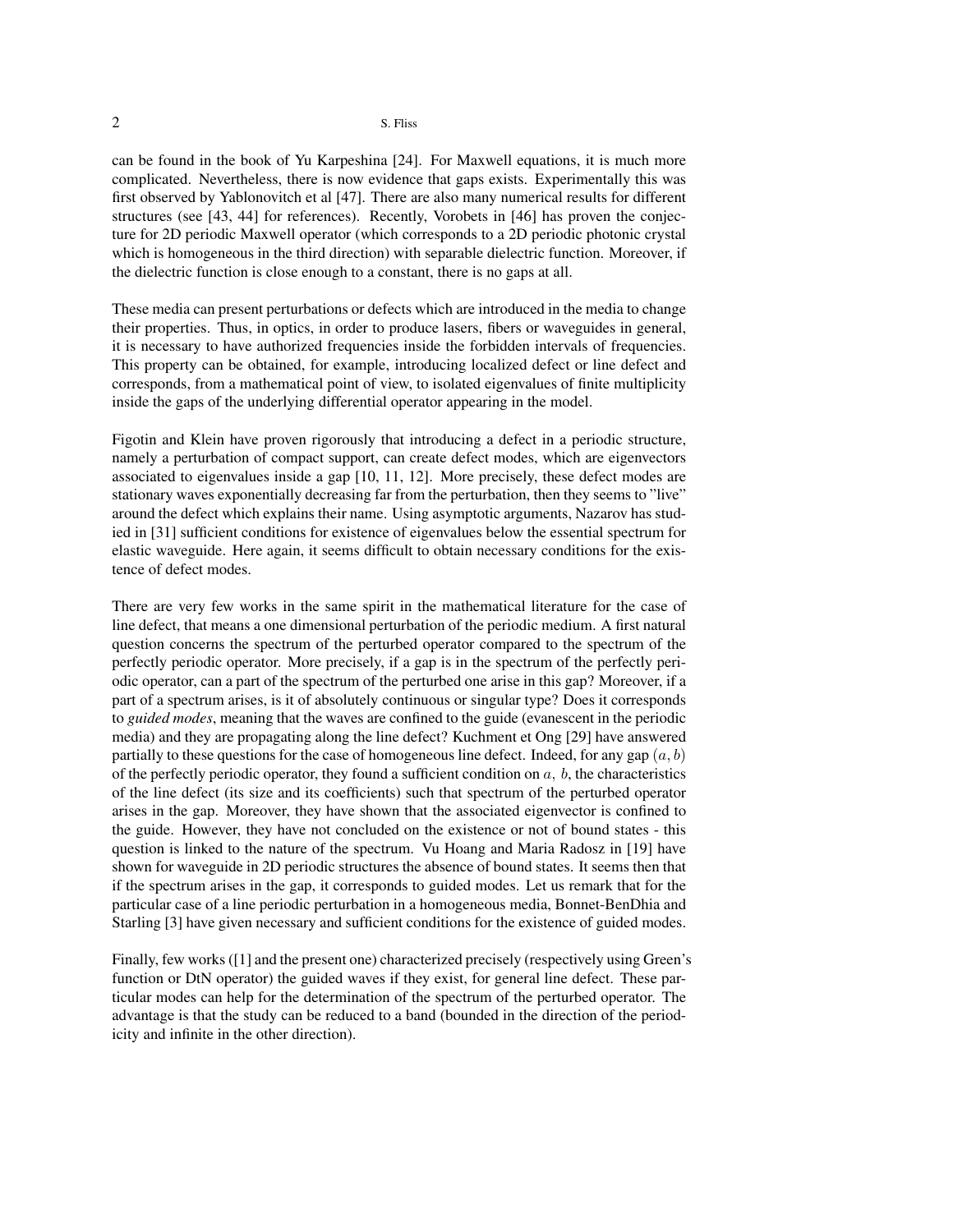From a numerical point of view, there exist only few methods. The most known is the *Supercell method*. It consists in making computations in a bounded domain of large size with periodic boundary conditions, the resulting solution converging to the true solution when the size tends to infinity. The convergence for the computation of defect modes has been shown for 2D problems and compact perturbations in [45] and generalized to 3D problems and to exponentially decreasing perturbations in [6]. In this case, as the localized modes are exponentially decreasing, this convergence is exponentially fast with respect to the size of the truncated domain. In practice, this approach replaces the eigenvalue problem set in an unbounded domain to an approximated one set in a bounded domain. See [39] for numerical results. The main drawback of this strategy relies on the increase of the computational cost, especially when a mode is not well confined. We can mention also the fictitious source superposition method [5] and the reflective scattering matrix method.

By adapting to eigenvalue problems the construction of Dirichlet-to-Neumann operators originally developed for scattering problems [22, 16, 15], we want to offer a rigorously justified alternative to existing methods. Compared to the supercell method, the DtN method allows us to reduce the numerical computation to a small neighborhood of the defect independently from the confinement of the computed guided modes. Moreover, as the method is exact, we improve the accuracy for non well-confined guided modes. Obviously, there is a price to be paid : the reduction of the problem leads to a non linear eigenvalue problem, of a fixed point nature. However, this difficulty has been already overcome for homogeneous open waveguides for which the DtN approach is well known [23, 34, 35].

2. Model problem. In order to describe the medium of study, let us first consider a two-dimensional periodic medium - *the photonic crystal* - characterized by a coefficient  $\rho_p$ (typically the square of the refraction index of the medium) which is

- a  $L^{\infty}$  function :  $\exists \rho_-, \rho_+, 0 < \rho_- \leq \rho_p(x, y) \leq \rho_+;$
- periodic in the two directions

$$
\exists L_x, L_y > 0, \ \forall n, m \in \mathbb{Z}, \ \forall (x, y) \in \mathbb{R}^2 \quad \rho_p(x + nL_x, y + mL_y) = \rho_p(x, y)
$$

where the periods  $L_x$  and  $L_y$  are not necessarily equal. We introduce a one dimensional infinite perturbation - called the *line defect* - in the y−direction in

$$
\Omega_0 = \, ]-a,a[ \times \mathbb{R}
$$

and characterized by a coefficient  $\rho_0$  which is

- a  $L^{\infty}$  function satisfying  $0 < \rho_- \leq \rho_0 \leq \rho_+$ ;
- periodic in the  $y$ −direction

$$
\exists L_y^0 > 0, \ \forall m \in \mathbb{Z}, \ \forall (x, y) \in \Omega^0 \quad \rho_0(x, y + mL_y^0) = \rho_0(x, y)
$$

where  $L_y$  and  $L_y^0$  are commensurate. Without lack of generality, we suppose  $L_y = L_y^0$ L .

The propagation medium is then characterized by the function  $\rho$  defined by

$$
\rho(x,y) = \begin{vmatrix} \rho_p(x,y) & \text{in } \mathbb{R}^2 \setminus \Omega_0 \\ \rho_0(x,y) & \text{in } \Omega_0. \end{vmatrix}
$$
 (2.1)

REMARK 2.1 (Some extensions).

*1.* We can consider a more general medium of propagation than  $\Omega = \mathbb{R}^2$ . It could consist *for example of* R <sup>2</sup> *minus a periodic set of holes. The only assumption is that the periodicity*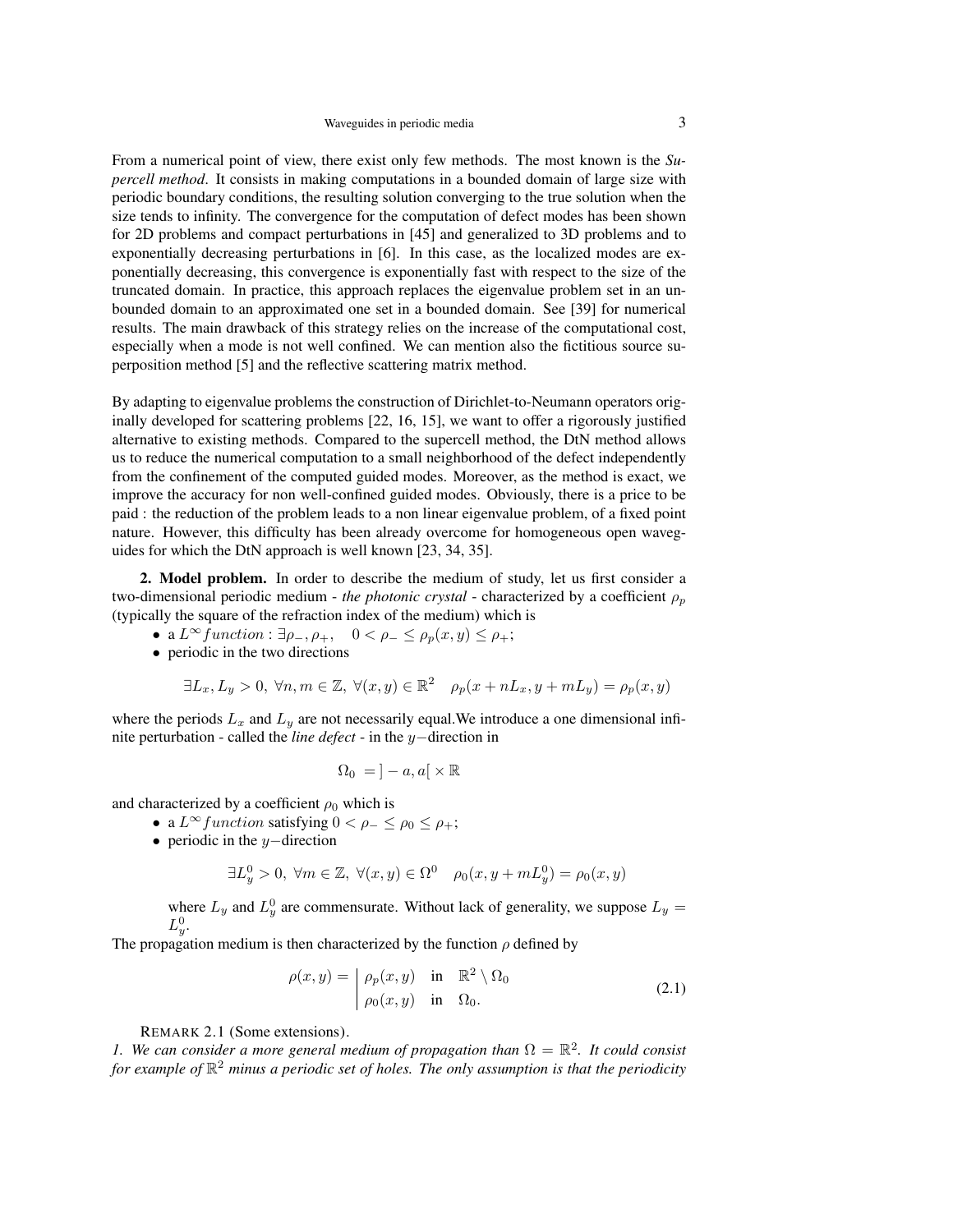



FIG. 2.1. *Domain of propagation : typically*  $\rho = 1$  *in the white region,*  $\rho = 2$  *in the dark grey regions and*  $\rho = 3$  *in the light grey regions.* 

### *property of*  $\Omega$  *has to the be the same as*  $\rho$ *.*

*2. Even if the spectral properties are different, the analysis and the method can be extended to coefficient defined by*

$$
\rho(x,y) = \begin{vmatrix} \rho_p^-(x,y) & \text{in} & ]-\infty, -a[\times \mathbb{R} \\ \rho_0(x,y) & \text{in} & \Omega_0 \\ \rho_p^+(x,y) & \text{in} & ]a, +\infty[\times \mathbb{R}. \end{vmatrix}
$$

*where*  $ρ<sub>p</sub><sup>−</sup>$  *and*  $ρ<sub>p</sub><sup>+</sup>$  *have the same properties than*  $ρ<sub>p</sub>$  *with the same period in the y*−*direction*  $(L_y)$  and not necessarily the same in the x-direction ( $L_x^-$  and  $L_x^+$ ).

REMARK 2.2 (Some open questions). *The case where the line defect has not the same periodicity properties as the photonic crystal and the case where the line defect is not introduced along one of the direction of periodicity of the photonic crystal are out of the scope of the present paper.*

The propagation model is a simple 2D space-( $\mathbf{x} = (x, y)$ ) time harmonic scalar wave equation (corresponding for example to transverse electric (TE) mode electromagnetic wave in two dimensions)

$$
-\Delta w - \rho \,\omega^2 \, w = 0, \quad \text{in } \Omega,\tag{P}
$$

where  $\omega \in \mathbb{R}^+$  is the frequency. In the rest of the article,  $\omega^2$  will be considered as the spectral parameter.

REMARK 2.3. *The results developed in this article can be easily extended to more general elliptic operator*  $u \mapsto \nabla \cdot (\mu \nabla u)$  *where*  $\mu$  *is line perturbation of a periodic function.* 

Using the Floquet-Bloch theory, we could show that the spectrum of the operator  $-\Delta/\rho$ could be deduced from the study of the guided modes. A guided mode of this problem is by definition a solution  $w \neq 0$  to  $(\mathcal{P})$  which can be written in the form

$$
w(x, y) = v(x, y) e^{i\beta y}
$$
\n
$$
(2.2)
$$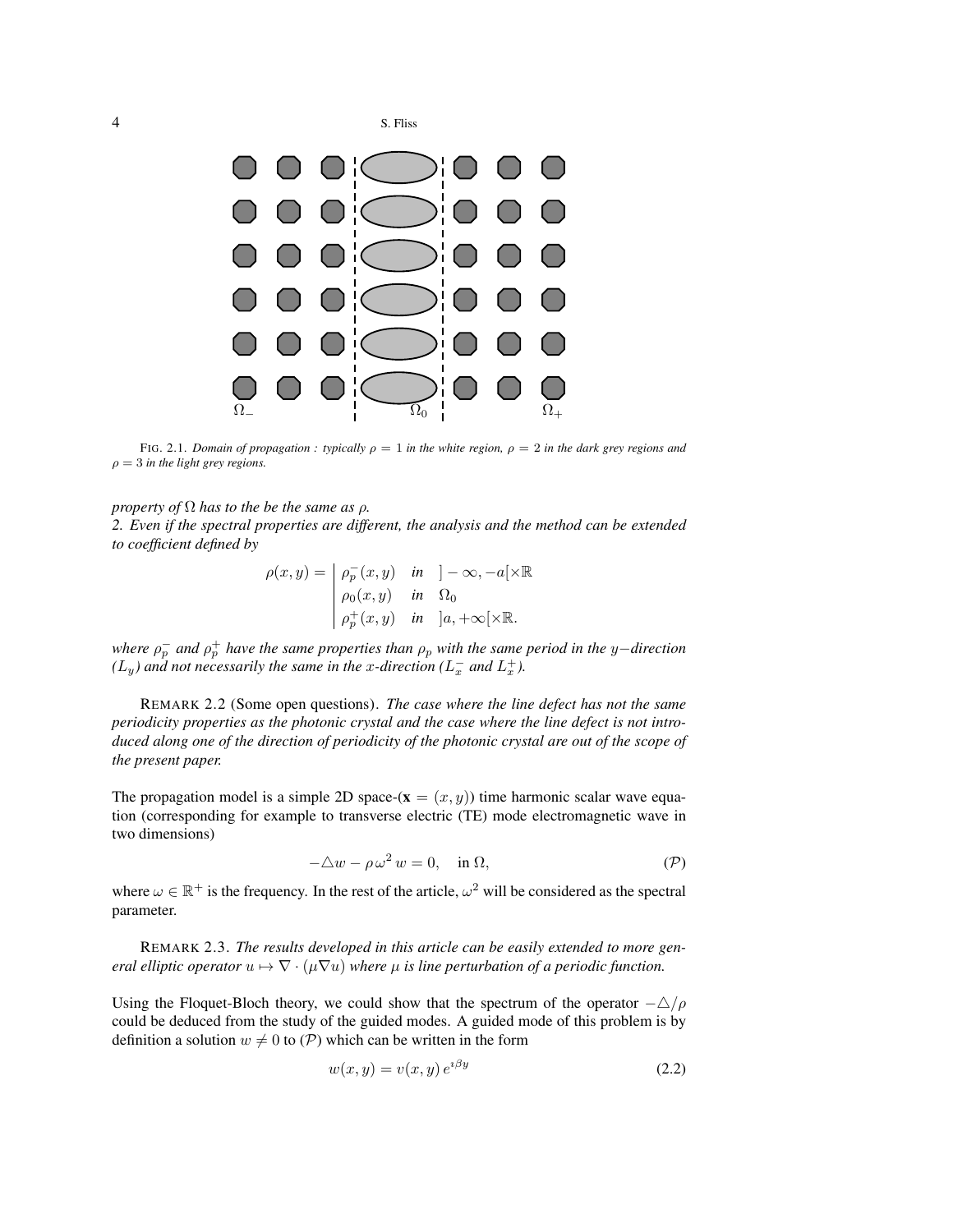where, in full generality

- $\beta$  called the quasi period is in  $]-\pi/L_y, \pi/L_y[$ ;
- v is periodic in the y–direction with period  $L_y$  and

$$
v\big|_B \in H^1(B) \quad \text{where } B = \mathbb{R} \times ]-\frac{L_y}{2}, \frac{L_y}{2}[
$$

We will identify in the following any periodic function in  $\Omega$  to its restriction to the period B.

REMARK 2.4. *In full generality, the coefficient* β *is in* R *but it is enough to consider it only in*  $]-\pi/L_y, \pi/L_y[$ *. Indeed, it is easy to see that if there exists a mode for*  $\beta \in \mathbb{R}$ *,* 

$$
w(x, y, t) = v(x, y) e^{i\beta y}
$$
, with v  $L_y$ -periodic and  $\omega \in \mathbb{R}^+$ ,

*it corresponds to a mode for*  $\beta \pm \pi/L_y$  *of the form* 

$$
w(x,y) = \tilde{v}(x,y) e^{i(\beta \pm \pi/L_y)y} \text{ with } \tilde{v}(x,y) = v(x,y) e^{\mp i\pi/L_y y} \text{ which is } L_y\text{-periodic.}
$$

Replacing the expression (2.2) in  $(\mathcal{P})$  we see easily that finding the guided modes corresponds



FIG. 2.2. *The band* B *- one period in the* y*-direction of the domain* Ω *represented in Figure 2.1.*

to finding couples  $(\omega^2, \beta)$  such that there exists  $v \in H^1(B)$ ,  $v \neq 0$  solution of

$$
-\frac{1}{\rho}\triangle v - \frac{2i\beta}{\rho}\nabla v + \frac{\beta^2}{\rho}v = \omega^2 v, \text{ in } B
$$
  
\n
$$
v\big|_{\Sigma} = v\big|_{\widetilde{\Sigma}}, \quad \partial_y v\big|_{\Sigma} = \partial_y v\big|_{\widetilde{\Sigma}}
$$
\n(2.3)

where (see Figure 2.2)  $\Sigma = \mathbb{R} \times {\frac{L_y}{2}}$  and  $\widetilde{\Sigma} = \mathbb{R} \times {\frac{L_y}{2}}$ .

We can rewrite the previous problem using  $u(x, y) = v(x, y)e^{i\beta y}$  and then finding the guided modes is equivalent to finding couples  $(\omega^2, \beta)$  such that there exists  $u \in H^1(B)$ ,  $u \neq 0$ solution of

$$
-\frac{1}{\rho}\triangle u = \omega^2 u, \quad \text{in } B
$$
  
 
$$
u\big|_{\Sigma} = e^{i\beta} u\big|_{\widetilde{\Sigma}}, \quad \partial_y u\big|_{\Sigma} = e^{i\beta} \partial_y u\big|_{\widetilde{\Sigma}}
$$
 (2.4)

To characterize the guided modes, there exist two different formulations : the  $\omega$ −formulation in which  $\omega$  is fixed and  $\beta$  is looked for and the  $\beta$ -formulation in which  $\beta$  is fixed and  $\omega$  is looked for. The first one leads to a quadratic eigenvalue problem in the band  $B$  (it is obvious with the formulation (2.3) of the problem) and the second one to an eigenvalue problem in the band B.

The classical approach for solving this problem set in an unbounded domain is the Supercell Method which is based on the exponentially decreasing property of the mode in the  $x-$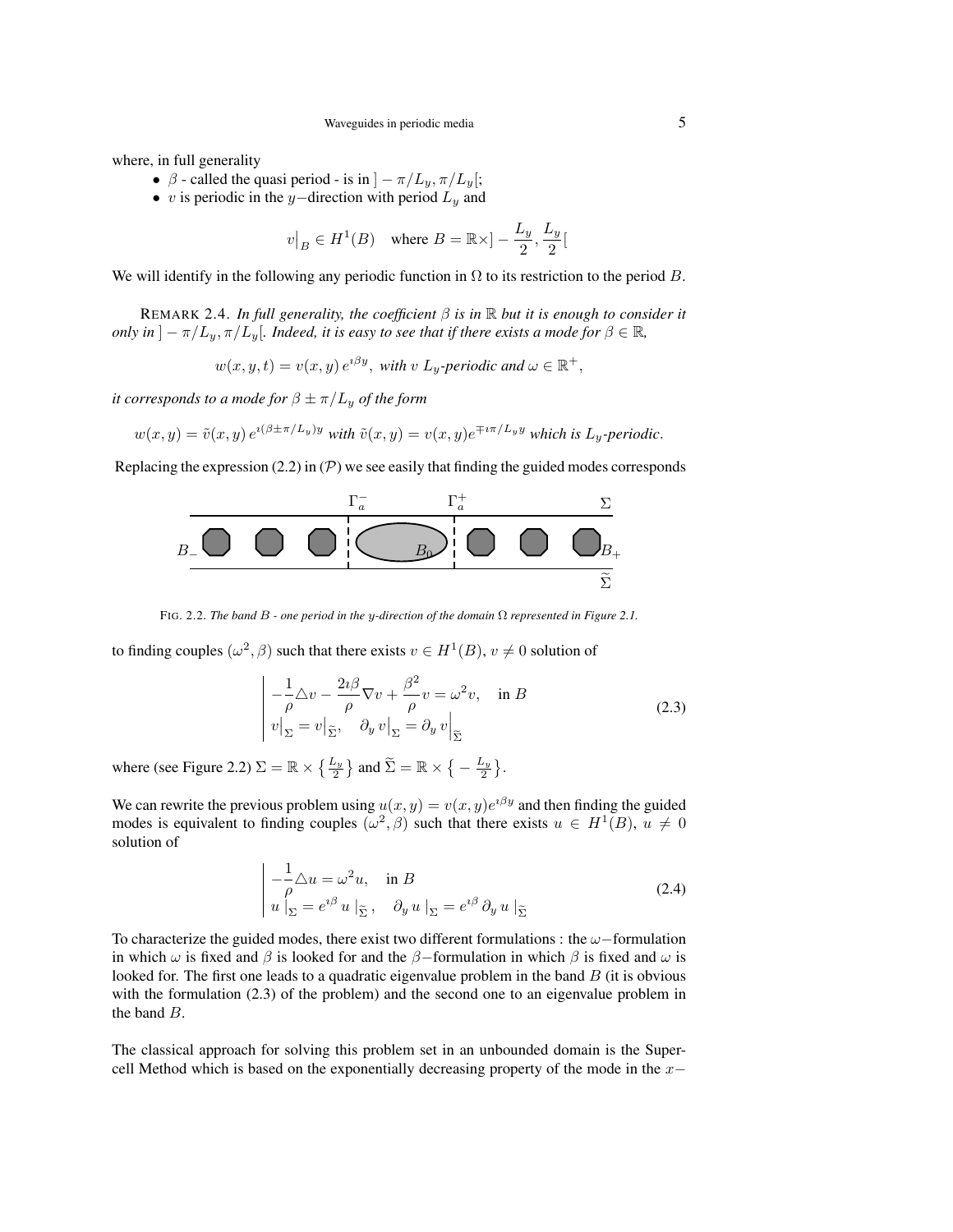direction (see Theorem 3.5 where we remind this result) and consists in truncating the band B far enough. One (artificial) parameter of the method is then the position of the truncature position. The main advantage is that this approach leads to an eigenvalue problem (for the β-formulation) or a quadratic one (for the  $ω$  -formulation) set on a bounded domain (the truncated one). The main drawback of this strategy relies on the increase of the computational cost when a mode is not well confined.

Here we propose a novel method based on a DtN approach, which is originally developed for scattering problems. This method offers a rigorously justified alternative to existing methods.This approach allows us to reduce the numerical computation to a small neighborhood of the defect independently from the confinement of the computed guided mode. The main advantage is that the method is exact so we improve the accuracy for non well-confined guided modes and could deduce the behavior of the dispersive curves -  $\beta \mapsto \omega(\beta)$  where  $(\beta, \omega(\beta))$ is solution of  $(2.3)$  - near the edges of the gaps. The main drawback is that the reduction of the problem leads to a nonlinear eigenvalue problem, of a fixed point nature. To simplify the presentation, we choose here the  $\omega$ −formulation but the method extends to the other formulation - which could be more adapted for dispersive media for example.  $\rho = \rho(\omega)$ ).

The article is organized as follows. We will remind in Section 3 the spectral properties of the locally perturbed periodic operator involved in the study. Section 4 deals with the DtN approach and present the non linear eigenvalue problem which has to be solved to compute the guided modes. It is the most important and original part of the article. Section 5 is devoted to numerical results and Section 6 to give some conclusions and perspectives.

3. Spectral theory results for the problem. We focus on the guided modes defined in (2.4) and then reduce the problem to the following one :

For any 
$$
\beta \in ]-\frac{\pi}{L_y}, \frac{\pi}{L_y}[
$$
,  
find  $\omega^2 \in \mathbb{R}^+$ , s.t.  $\exists u \in H^1(B), u \neq 0$ ,  $A(\beta)u = \omega^2 u$   $(\mathcal{E}^{\beta})$ 

where

$$
\begin{aligned}\nA(\beta) &= -\frac{1}{\rho} \triangle \\
D(A(\beta)) &= \{ u \in H^1(\triangle, B), \quad u|_{\Sigma} = e^{i\beta} u|_{\widetilde{\Sigma}} \quad \text{and} \quad \partial_y u|_{\Sigma} = e^{i\beta} \partial_y u|_{\widetilde{\Sigma}} \}. \\
\end{aligned}
$$

with  $H^1(\triangle, B) = \{u \in H^1(B), \ \Delta u \in L^2(B)\}.$ 

The problem is then reduced to the determination of eigenvalues of the locally perturbed periodic operator  $A(\beta)$ , for any  $\beta \in ]-\pi/L_u, \pi/L_u[$ .

We introduce for the following the operator with perfectly periodic coefficients

$$
A_p(\beta) = -\frac{1}{\rho_p} \triangle, \quad D(A_p(\beta)) = D(A(\beta)) \tag{3.1}
$$

Using [26, 10] and the Weyl's theorem [37, Vol. IV, Theorem XIII-14], we describe in the following proposition the essential spectrum of the operator  $A(\beta)$ .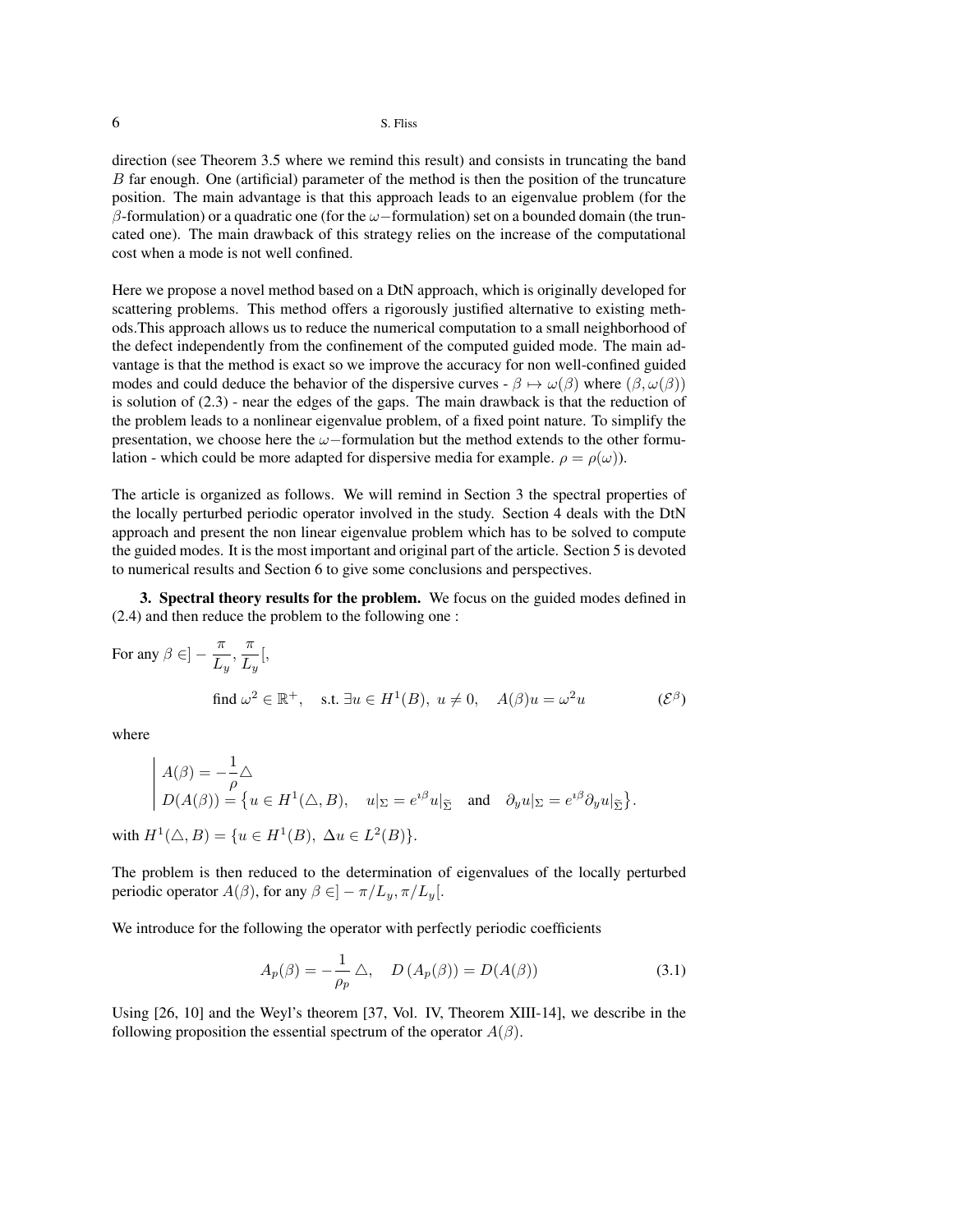PROPOSITION 3.1 (Essential spectrum of A(β)). *The operator* A(β) *is selfadjoint in*  $H = L<sup>2</sup>(B, \rho dx dy)$ , positive and its essential spectrum, denoted  $\sigma_{ess}(\beta)$ , satisfies

$$
\sigma_{ess}(\beta) = \sigma(A_p(\beta)) = \mathbb{R} \setminus \bigcup_{1 \leq n \leq N(\beta)} [a_n(\beta), b_n(\beta)]
$$

*where*  $A_p(\beta)$  *is the operator with periodic coefficient defined by* (3.1)*,*  $N(\beta)$  ( $0 \le N(\beta) \le$  $+\infty$ *) is the number of gaps and for any*  $n, 0 \le a_n(\beta) < b_n(\beta)$ .

*Proof.* The operator  $A_p(\beta)$  is selfadjoint in  $L^2(B, \rho_p dxdy)$  and positive, the operator  $A(\beta)$  is closed in  $L^2(B, \rho_p dxdy)$  (and obviously selfadjoint and positive in H). Moreover,  $(A(\beta) + 1)^{-1} - (A_p(\beta) + 1)^{-1}$  is compact (by the compactness of the embedding of  $H^1(B_0) \hookrightarrow L^2(B_0)$  where  $B_0 = B \cap \Omega_0$ ). Using [37, Vol. IV, Theorem XIII-14], the essential spectrum of  $A(\beta)$  coincide with the essential spectrum of  $A_p(\beta)$ 

$$
\sigma_{ess}(\beta) = \sigma_{ess}(A_p(\beta)).\tag{3.2}
$$

Moreover, one of the main result of the Floquet-Bloch theory is (see [26] for more details) that the spectrum of  $A_p(\beta)$ ,  $\sigma(A_p(\beta))$  is reduced to its essential spectrum,  $\sigma_{\rm ess}(A_p(\beta))$  and is given by

$$
\sigma(A_p(\beta)) = \sigma_{\text{ess}}(A_p(\beta)) = \bigcup_{k \in ]-\pi/L_x, \pi/L_x]} \sigma(A_p(\beta, k))
$$
\n(3.3)

where

$$
A_p(\beta, k) = -\frac{1}{\rho_p} \triangle,
$$
  
\n
$$
D(A_p(\beta, k)) = \begin{cases} u \mid_{x=L_x/2} = e^{ikL_x} u \mid_{x=-L_x/2}, \\ u \in H^1(\triangle, C), \quad \begin{cases} u \mid_{x=L_x/2} = e^{ikL_x} u \mid_{x=-L_x/2}, \\ \frac{\partial_x u}{\partial_x u} \mid_{x=L_y/2} = e^{i\beta L_y} u \mid_{y=-L_y/2}, \\ \frac{\partial_y u}{\partial_y u} \mid_{y=L_y/2} = e^{i\beta L_y} \frac{\partial_y u}{\partial_y u} \mid_{y=-L_y/2} \end{cases}.
$$

with  $C = ] - L_x/2, L_x/2[ \times ] - L_y/2, L_y/2[$  and  $H^1(\triangle, C) = \{ u \in H^1(C), \ \Delta u \in L^2(C) \}.$ 

Moreover, for any k in  $]-\pi/L_x, \pi/L_x]$ ,  $A_p(\beta, k)$  is a self-adjoint positive operator with compact resolvent so its spectrum is purely discrete

$$
0 < \omega_1(\beta, k) \le \omega_2(\beta, k) \le \ldots \le \omega_n(\beta, k) < \ldots \quad \text{with } \lim_{n \to +\infty} \omega_n(\beta, k) = +\infty
$$

and we can find  $(e_n(\beta, k))$  a corresponding family of eigenvectors which is an Hilbert basis of  $L^2(\mathcal{C})$ .

Using the min-max principle to  $\tilde{A}_p(\beta, k)$ , we could show that the so called dispersive curve

$$
(\beta, k) \mapsto \omega_n(\beta, k) \text{ is continuous.}
$$
\n(3.4)

Finally, we deduce from  $(3.2)$ ,  $(3.3)$  and  $(3.4)$  that

$$
\sigma_{ess}(\beta) = \sigma(A_p(\beta)) = \bigcup_{n \in \mathbb{N}} \omega_n([-\pi, \pi[, \beta])
$$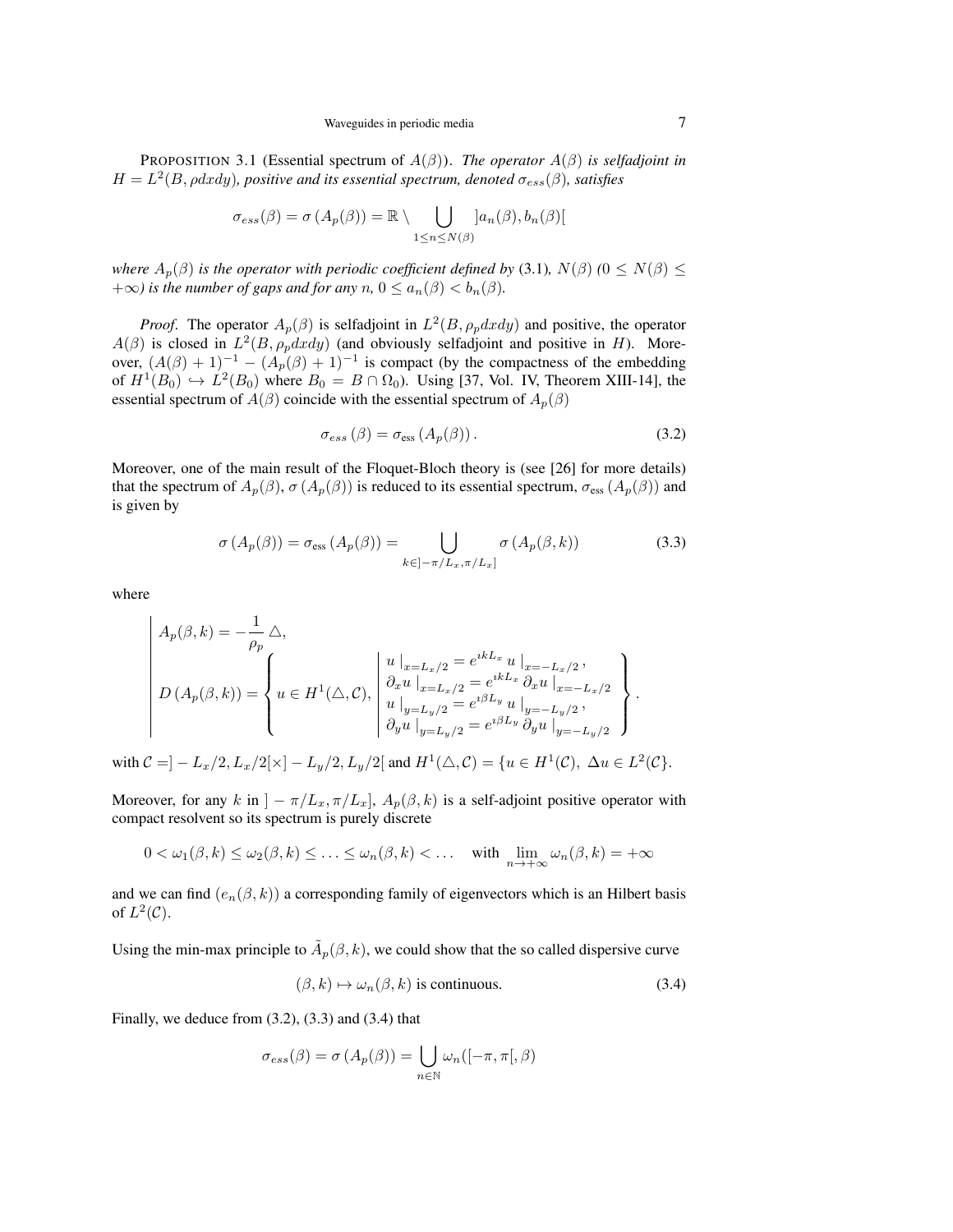$\Box$ 

REMARK 3.2. *In Section 4.4, we will give another characterization of the essential spectrum with a by-product of the method.*

As described in the Introduction, only sufficient conditions of existence are known and finiteness of the number of gaps is conjectured in the general case and proven for particular cases. Let us suppose in the following that at least one gap exists ( $N(\beta) \geq 1$ ). Using the theory of selfadjoint operators ([37]), we deduce that

PROPOSITION 3.3 (Discrete spectrum of A(β)). *The spectrum of* A(β) *inside the gaps consists only of isolated eigenvalues of finite multiplicity, which can accumulate only at the edges of the gap.*

One should ask if there is a way to ensure the rise of at least one eigenvalue in gaps of  $A(\beta)$ . Figotin and Klein have given in [10] sufficient condition on the defect (supposed homogeneous) and the gaps to introduce eigenvalues in any gaps of  $A(\beta)$ . Using asymptotic arguments, Nazarov and co-workers [31] have studied sufficient conditions for existence of eigenvalue for elastic waveguides.

We are interested now, in characterizing and then computing the eigenvalues  $(\lambda_m(\beta))_m$ ,

 $0 \leq \lambda_1(\beta) \leq \lambda_2(\beta) \leq \ldots \leq \lambda_{M(\beta)}(\beta), \quad 0 \leq M(\beta) \leq +\infty$ 

if they exist (we suppose then  $M(\beta) \geq 1$ ), which are in the gaps of the essential spectrum (see [2] -optical waveguides- and [29] -photonic crystal waveguides- for existence of eigenvalues inside gaps) :

PROPOSITION 3.4 (Properties of each  $\lambda_m(\beta)$ ). *The dispersion curves*  $\beta \mapsto \lambda_m(\beta)$  *are*  $2\pi/L_v$ -periodic, even and continuous.

*Proof*.

•  $\beta \mapsto \lambda_m(\beta)$  is  $2\pi/L_y$ -periodic : by definition

 $A(\beta + 2\pi/L_y) = A(\beta)$  and  $D(A(\beta + 2\pi/L_y)) = D(A(\beta)).$ 

•  $\beta \mapsto \lambda_m(\beta)$  is even because

$$
A(\beta) = A(-\beta)
$$
 and  $\overline{D(A(\beta))} = D(A(-\beta))$ .

and  $A(\beta)$  is a self-adjoint positive operator.

• The continuity with respect to  $\beta$  of the eigenvalues sorted in ascended order is due to the analyticity of the operator  $A(\beta)$  with respect to  $\beta$  [25].

 $\Box$ 

We deduce in particular that it is sufficient to study the dispersive curves for  $\beta \in [0, \pi/L_y]$ .

We study now the properties of the eigenvectors associated to the eigenvalues. By definition, they are in  $L^2(B)$  but we can be more precise : they decay exponentially fast far from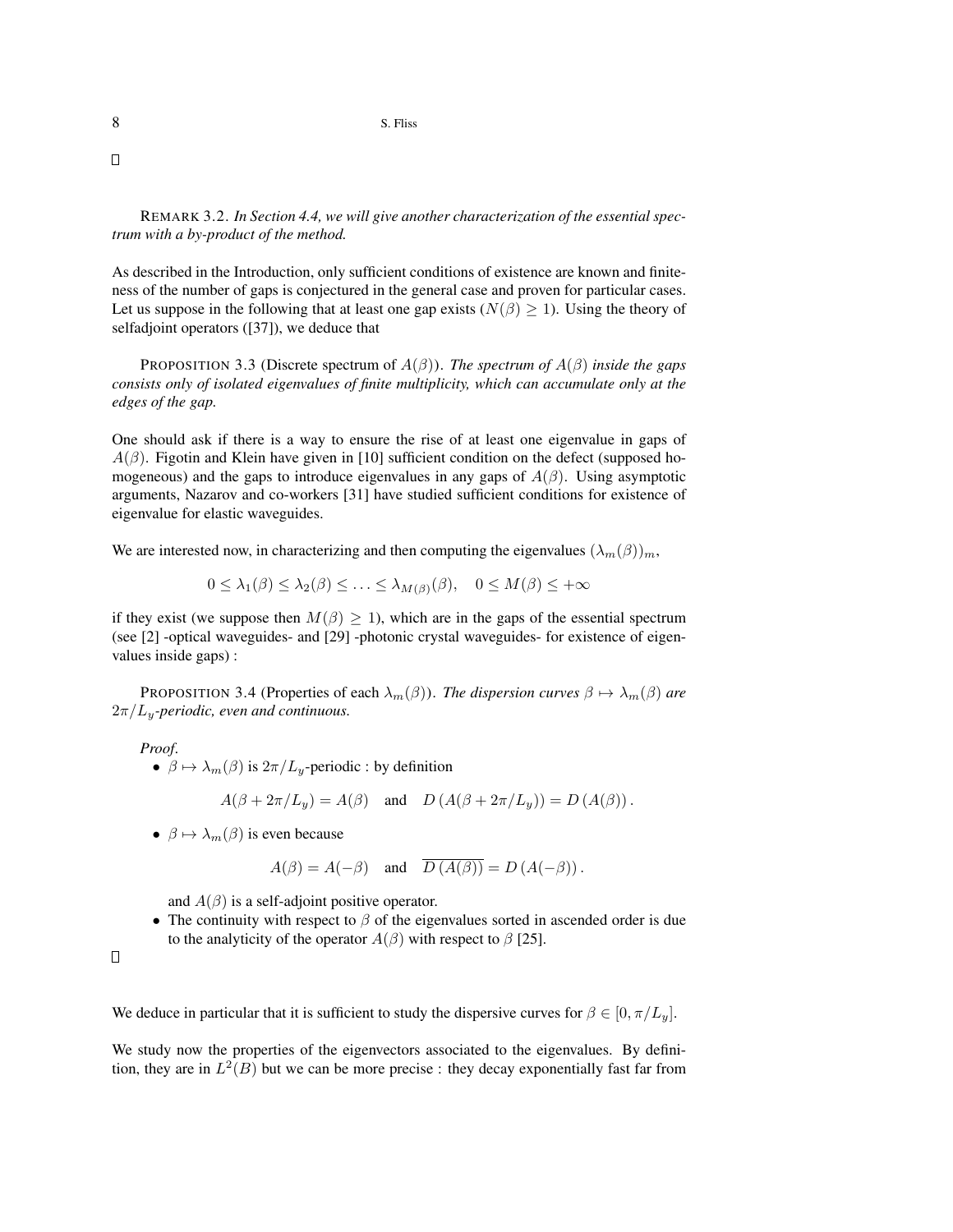the defect, with a rate depending on the distance from the eigenvalue to the edges of the gap. It is a result based on [9] and shown in [10].

THEOREM 3.5 (Exponential decay of the eigenvectors). Let  $\beta \in ]-\pi/L_y, \pi/L_y]$ . For *any eigenvalue*  $\lambda_n(\beta)$  *of*  $A(\beta)$ *, the associated eigenvectors*  $\varphi_n(\beta; \cdot)$  *satisfies* 

$$
\forall n \in [\![1, M(\beta)]\!], \quad \exists C_1, C_2 > 0, \ \exists a > 0, \forall (x, y) \in B, \ |x| < a,
$$

$$
|\varphi_n(\beta; x, y)| \le \frac{C_1}{\text{dist}(\lambda_n(\beta), \sigma_{ess}(A(\beta)))} e^{(-C_2 \text{dist}(\lambda_n(\beta), \sigma_{ess}(A(\beta)))|x|)} \quad (3.5)
$$

This property is exactly the one which encourages to use the Supercell method. Indeed, this method consists in approaching the eigenvalues and the associated eigenvectors by the ones of a truncated problem in the  $x$ −direction with periodic conditions. If the eigenvectors are exponentially decreasing in the x−direction, they will satisfy almost periodic conditions far enough from the perturbation and then be *almost-*eigenvectors for the *almost-*same eigenvalues of an operator defined from the truncated domain. The main advantage of this approach it that it leads to eigenvalue problem for a  $β$ -formulation and a quadratic one for a ω−formulation, both of them set on a bounded domain. However, we could note several drawbacks.

- 1. The essential spectrum of  $A(\beta)$  has to be computed initially.
- 2. For a fixed  $\beta$ , it seems important to have an estimation of the distance between the not yet computed eigenvalue and the essential spectrum of  $A(\beta)$  to choose a relevant truncated domain.
- 3. The size of the truncated domain depends on  $\beta$  and on the distance between the eigenvalue and the essential spectrum. If the eigenvalue approaches more and more the essential spectrum of  $A(\beta)$  when  $\beta$  varies, the corresponding eigenvector becomes less and less confined (less and less exponentially decreasing) and then the truncated domain has to be bigger and bigger. This can increase dramatically the computational cost.
- 4. Because, this method is based on the exponential decay of the eigenvectors, it cannot describe the behavior of the dispersive curves (the eigenvalues as functions of  $\beta$ ,  $\beta \mapsto \lambda_n(\beta)$  near the edges of the essential spectrum.

We propose now a novel method based on a DtN approach which overcome these disadvantages because it is an exact method (in the sense which is precised in the next section). However, its main drawback is that it leads to a nonlinear eigenvalue problem of a fixed point nature.

## 4. The non linear eigenvalue problem.

**4.1. The DtN approach.** Let  $\beta \in ]-\pi/L_y, \pi/L_y]$  and let us suppose from this point that  $\alpha^2 \notin \sigma_{ess}(\beta)$ . We want here to write an equivalent problem to the problem  $(\mathcal{E}^{\beta})$  which is set on a bounded domain.

For the sequel, it is essential to introduce functional spaces appearing naturally in the study. Let us remind that  $B^{\pm} = B \cap \Omega^{\pm}$ ,  $\Sigma^{\pm} = \Sigma \cap \Omega^{\pm}$ ,  $\widetilde{\Sigma}^{\pm} = \widetilde{\Sigma} \cap \Omega^{\pm}$  and  $\Gamma_a^{\pm} = {\pm a} \times ] L_y/2, L_y/2$  (see Figure 2.2).

We start from smooth quasi-periodic functions in  $B^{\pm}$ :

$$
C^{\infty}_{\beta}(B^{\pm}) = \Big\{ u = \tilde{u} \Big|_{B^{\pm}}, \ \tilde{u} \in C^{\infty}(\Omega^{\pm}), \quad \tilde{u}(x, y + L) = e^{i\beta L_y} \ \tilde{u}(x, y) \Big\}.
$$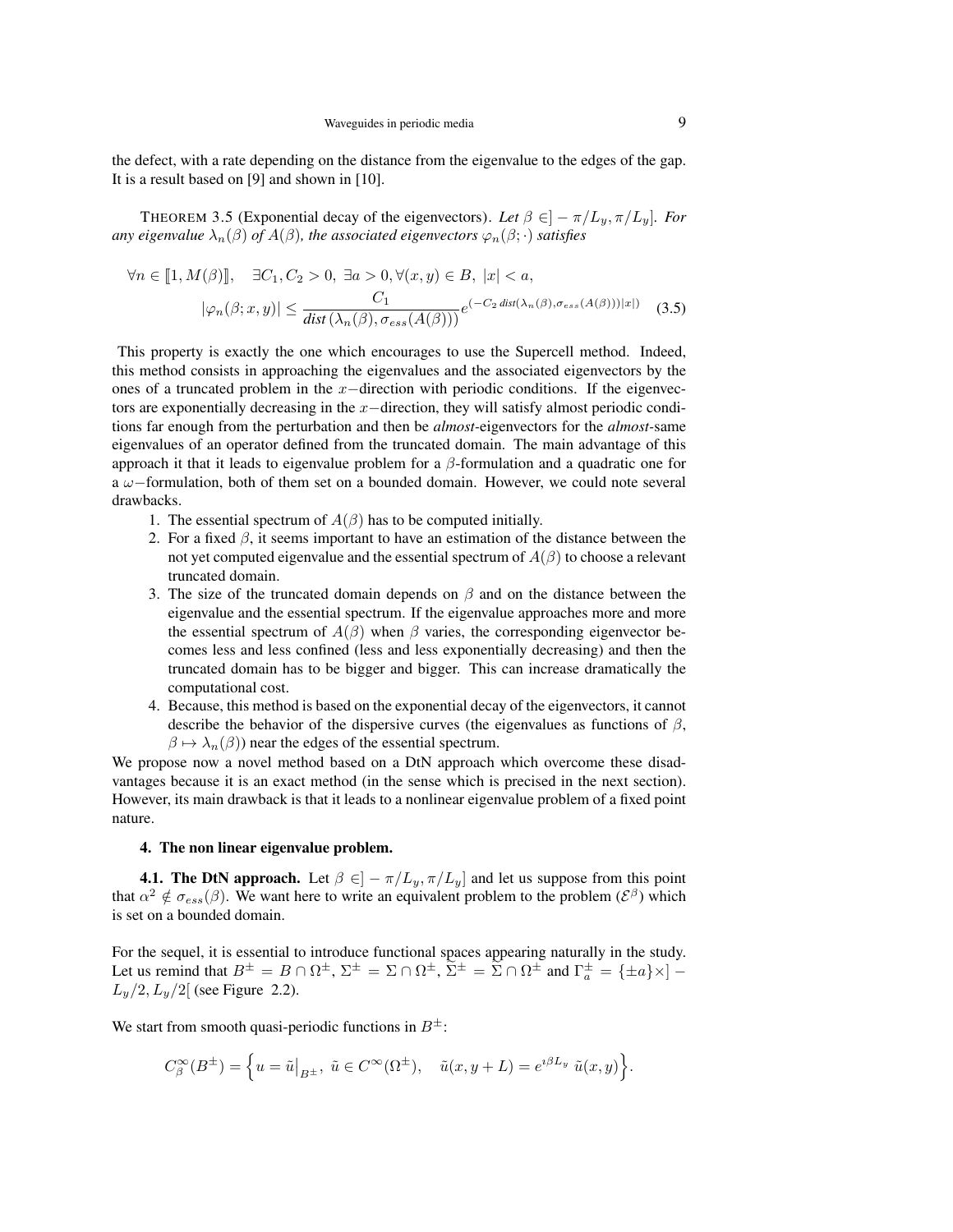Let  $H^1_\beta(B^\pm)$  be the closure of  $C^\infty_\beta(B^\pm)$  in  $H^1(B^\pm)$ 

$$
H_{\beta}^1(B^{\pm})=\left\{u\in H^1(B^{\pm}),\quad u\big|_{\Sigma^{\pm}}=e^{\imath\beta L_y}\ u\big|_{\widetilde{\Sigma}^{\pm}}\right\}
$$

where in the last equation we have identified the spaces  $H^{1/2}(\Sigma^{\pm})$  and  $H^{1/2}(\tilde{\Sigma}^{\pm})$ . As  $H^1_\beta(B^{\pm})$  is a closed subspace of  $H^1(B^{\pm})$ , we equip it with the norm of  $H^1(B^{\pm})$ . Let  $H^1_\beta(\triangle, B^\pm)$  be the closure of  $H^1(\triangle, B^\pm) = \{u \in H^1(B^\pm), \ \Delta u \in L^2(B^\pm)\}.$ 

$$
H_{\beta}^{1}(\triangle, B^{\pm}) = \left\{ u \in H^{1}(\triangle, B^{\pm}) \cap H_{\beta}^{1}(B^{\pm}), \quad \frac{\partial u}{\partial y}\Big|_{\Sigma^{\pm}} = e^{i\beta L_{y}} \frac{\partial u}{\partial y}\Big|_{\widetilde{\Sigma}^{\pm}} \right\}.
$$

where in the last equation we have identified the spaces  $H_{00}^{1/2}(\Sigma^{\pm})'$  and  $H_{00}^{1/2}(\tilde{\Sigma}^{\pm})'$ .

The space  $H^{1/2}_\beta$  $\int_{\beta}^{1/2} (\Gamma_a^{\pm})$  is defined by

$$
H_\beta^{1/2}(\Gamma_a^\pm) = \gamma_0^\pm \Big( H_\beta^1(B^\pm) \Big)
$$

where  $\gamma_0^{\pm} \in \mathcal{L}(H^1(B^{\pm}), H^{1/2}(\Gamma_a^{\pm}))$  is the trace map on  $\Gamma_a^{\pm}$ :  $\forall u \in H^1(B^{\pm}), \gamma_0^{\pm}u = u|_{\Gamma_a^{\pm}}$ .  $H^{1/2}_{\scriptscriptstyle\mathcal{B}}$  $\mathbb{R}^{1/2}(\Sigma_0)$  is then a dense subspace of  $H^{1/2}(\Sigma_0)$  and the injection from  $H^{1/2}_{\beta}$  $\int_{\beta}^{1/2} (\Gamma_a^{\pm})$  onto  $H^{1/2}(\Gamma_a^{\pm})$  is continuous.

We define  $H^{-1/2}_\beta$  $\int_{\beta}^{-1/2} (\Gamma_a^{\pm})$  as the dual of  $H_{\beta}^{1/2}$  $\int_{\beta}^{1/2} (\Gamma^{\pm}_{a}).$ 

Finally, the trace application  $\gamma_1^{\pm} \in \mathcal{L}(H^1(\triangle,B^{\pm}), H_{(a,a)}^{1/2}(\Gamma_a^{\pm})')$  defined by :

$$
\forall u \in H^{1}(\triangle, B^{\pm}), \quad \gamma_{1}^{\pm}u = \frac{\partial u}{\partial x}\Big|_{\Gamma_{a}^{\pm}}
$$

is a continuous application from  $H^1_\beta(\triangle,B^\pm)$  onto  $H^{-1/2}_\beta$  $\int_{\beta}^{-1/2} (\Gamma_a^{\pm})$  and we can show that

$$
H_{\beta}^{-1/2}(\Gamma_a^{\pm})=\gamma_1\Big(H_{\beta}^{1}(\triangle,B^{\pm})\Big)
$$

Let us now introduce the two half-band problems: for any  $\beta$  and  $\alpha$  and for any given  $\varphi$  in  $H^{1/2}_\mathbb{R}$  $\int_\beta^{1/2} (\Gamma_a^\pm)$ 

Find 
$$
u^{\pm} \in H^1_{\beta}(\triangle, B^{\pm}),
$$
  $\begin{vmatrix} -\triangle u^{\pm} - \rho_p \alpha^2 u^{\pm} = 0 & \text{in } B^{\pm} \\ u|_{\Gamma_a^{\pm}} = \varphi. \end{vmatrix}$   $(\mathcal{P}^{\pm})$ 

.

THEOREM 4.1 (Well-posedness of the problem  $(\mathcal{P}^{\pm})$ ).

If  $\alpha^2\notin\sigma_{ess}(\beta)$ , the problem ( $\mathcal{P}^\pm$ ) is well-posed in  $H^1_\beta$  except for a countable set of frequen*cies which depends on* β*.*

*If the periodicity cell is symmetric with respect to the axis*  $x = 0$  *and if*  $\alpha^2 \notin \sigma_{ess}(\beta)$ *,* the problem  $(\mathcal{P}^{\pm})$  is always well-posed in  $H^1_{\beta}$ .

*Proof.* It is enough to show the result for  $(\mathcal{P}^+)$ . We introduce the following operators

$$
A_{D,+}(\beta) = -\frac{1}{\rho_p} \triangle, \quad D(A_{D,+}(\beta)) = \left\{ u^+ \in H^1_\beta(B^+), \ u^+|_{\Gamma^+_a} = 0 \right\}
$$
  
\n
$$
A_{D,-}(\beta) = -\frac{1}{\rho_p} \triangle, \quad D(A_{D,-}(\beta)) = \left\{ u^- \in H^1_\beta(\Omega \setminus B^+), \ u^-|_{\Gamma^+_a} = 0 \right\}
$$
  
\n
$$
A_D(\beta) = -\frac{1}{\rho_p} \triangle, \quad D(A_D(\beta)) = \left\{ u \in H^1_\beta(\Omega), \ u^+|_{\Gamma^+_a} = 0 \right\}
$$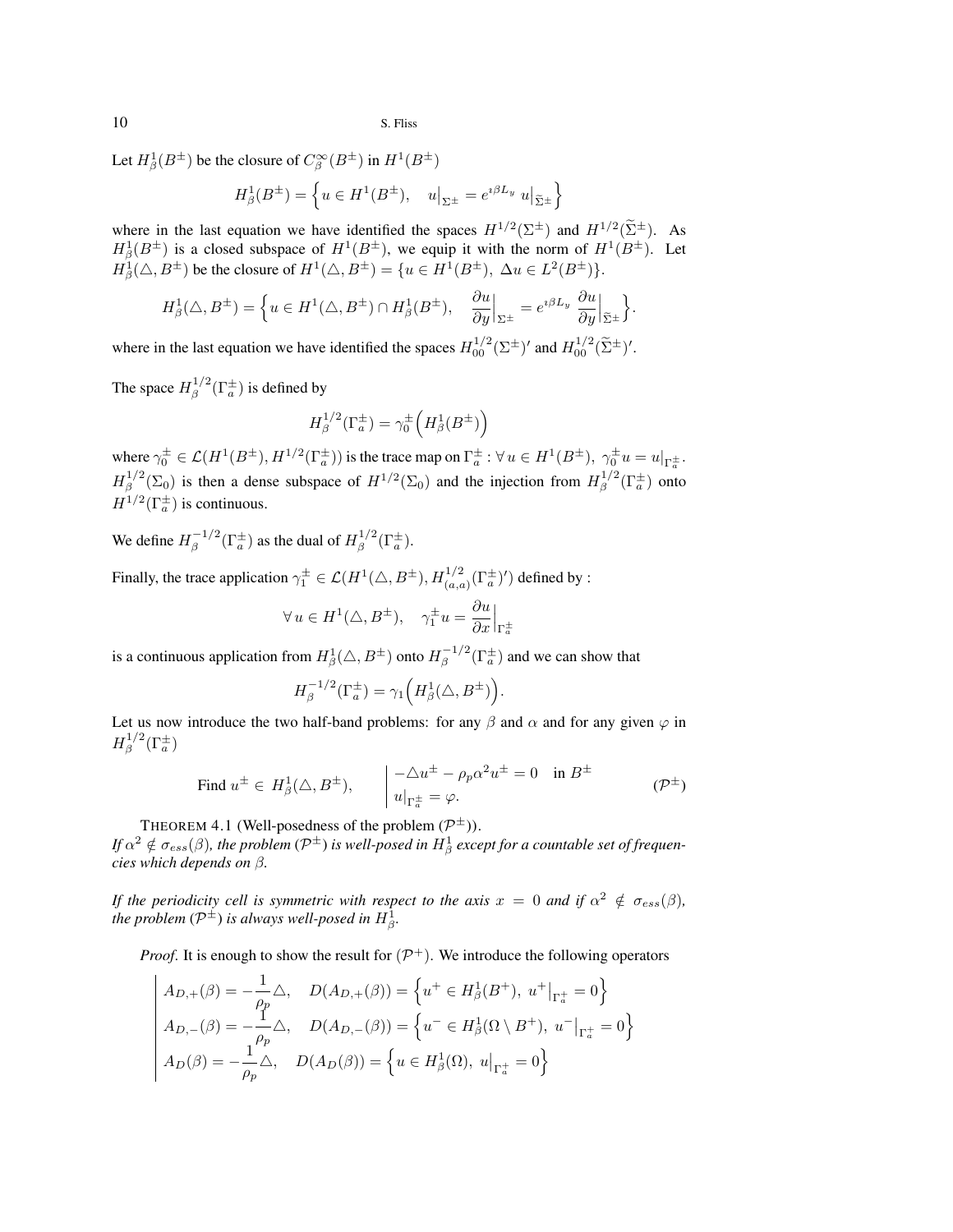It is easy to see that the spectrum of  $A_D$  is the union of the spectrums of  $A_{D,+}$  and  $A_{D,-}$ . Moreover the resolvant of  $A_D$  is a compact perturbation of the resolvant of A so  $A_D$  and A has the same essential spectrum. These two properties implies that  $A_{D,+}$  has its essential spectrum included in the spectrum of  $A$  but this operator may have a countable set of eigenvalues. In conclusion,  $\alpha^2 \notin \sigma_{ess}(\beta)$ , the problem  $(\mathcal{P}^+)$  is well posed if  $\alpha^2$  is not an eigenvalue of  $A_{D,+}$ .

If the periodicity cell is symmetric with respect to the axis  $x = 0$ , the operator  $A_{D,+}$  has no eigenvalues. Indeed, if an eigenvector exists, we could construct by antisymmetry with respect to  $\Gamma_a^+$  an eigenvector of A, which is not possible.

REMARK 4.2 (Robin-to-Robin operators instead of DtN operators). *The countable set of frequencies for which the half-band problems are not well-posed is introduced by our method of construction of DtN operators. If we use Robin-to-Robin operators instead of Dirichlet-to-Neumann operators, the problems are always well posed when the frequency*  $\alpha^2 \notin \sigma_{ess}(\beta)$ *. We choose to use DtN operators in the present paper to simplify the presentation of the method (see [15, 18] for more details on Robin-to-Robin operators)*

Suppose from this point that the problems  $(\mathcal{P}^+)$  and  $(\mathcal{P}^-)$  are well posed. We denote by  $u^+(\beta,\alpha;\varphi)$  and  $u^-(\beta,\alpha;\varphi)$  the respective unique solutions.

The DtN operators  $\Lambda^{\pm}(\beta,\alpha) \in \mathcal{L}(H^{1/2}_{\beta})$  $\int_{\beta}^{1/2} (\Gamma_a^{\pm}), H_{\beta}^{-1/2} (\Gamma_a^{\pm}) )$  are then defined by

$$
\forall \varphi \in H_{\beta}^{1/2}(\Gamma_a^{\pm}), \quad \Lambda^{\pm}(\beta, \alpha)\varphi = \mp \partial_x u^{\pm}(\beta, \alpha; \varphi)
$$

or else  $\forall \varphi, \psi \in H^{1/2}_{\beta}$  $\int_{\beta}^{1/2} (\Gamma_a^{\pm})$ 

$$
\langle \Lambda^{\pm}(\beta,\alpha)\varphi,\psi\rangle_{\Gamma^{\pm}_{a}} = \int_{B^{\pm}} \nabla u^{\pm}(\beta,\alpha;\varphi) \cdot \nabla u^{\pm}(\beta,\alpha;\psi) -\alpha^{2} \int_{B^{\pm}} \rho_{p} u^{\pm}(\beta,\alpha;\varphi) u^{\pm}(\beta,\alpha;\psi) \quad (4.1)
$$

where  $\langle \cdot, \cdot \rangle_{\Gamma_a^{\pm}}$  denotes the duality product between  $H_{\beta}^{-1/2}$  $\int_{\beta}^{-1/2} (\Gamma_a^{\pm})$  and  $H_{\beta}^{1/2}$  $\int_{\beta}^{1/2} (\Gamma_a^{\pm})$ . We have then by definition the continuity properties of the DtN operators

PROPOSITION 4.3. *For any*  $\beta$ *, the DtN operators*  $\Lambda^{\pm}(\beta,\alpha)$  *are continuous from*  $H^{1/2}_\beta$  $\int_\beta^{1/2} (\Gamma_a^\pm)$ *onto*  $H^{-1/2}_\beta$  $\int_{\beta}^{1/2} (\Gamma_a^{\pm})$  and are norm continuous with respect to  $\alpha$ .

*Proof*. We introduce the operator

$$
A_{D,\pm}(\beta) = -\frac{1}{\rho_p} \triangle, \quad D(A_{D,\pm}(\beta)) = \left\{ u^{\pm} \in H^1_{\beta}(B^{\pm}), \ u^{\pm} \big|_{\Gamma^{\pm}_{a}} = 0 \right\}.
$$

We have seen in Theorem 4.1 that if  $\alpha^2 \notin \sigma_{ess}(\beta)$  and  $\alpha^2 \notin \sigma_{d,\pm}(\beta)$  where  $\sigma_{d,\pm}(\beta)$  is the discrete spectrum of  $A_{D,\pm}(\beta)$  then the problem  $(\mathcal{P}^{\pm})$  is well posed. Moreover, it exists C independent from  $\alpha$  such that

$$
\forall \varphi \in H_{\beta}^{1/2}(\Gamma_a^{\pm}), \quad \|u^{\pm}(\beta,\alpha;\varphi)\|_{H^1(B^{\pm})} \le \frac{C}{\text{dist}(\alpha^2,\sigma_{\pm}(\beta))} \|\varphi\|_{H_{\beta}^{1/2}(\Gamma_a^{\pm})} \tag{4.2}
$$

and so

$$
\forall \varphi \in H_{\beta}^{1/2}(\Gamma_a^{\pm}), \quad \|\Lambda^{\pm}(\beta,\alpha)\varphi\|_{H_{\beta}^{-1/2}(\Gamma_a^{\pm})} \leq \frac{C}{\text{dist}(\alpha^2, \sigma_{\pm}(\beta))} \|\varphi\|_{H_{\beta}^{1/2}(\Gamma_a^{\pm})}.
$$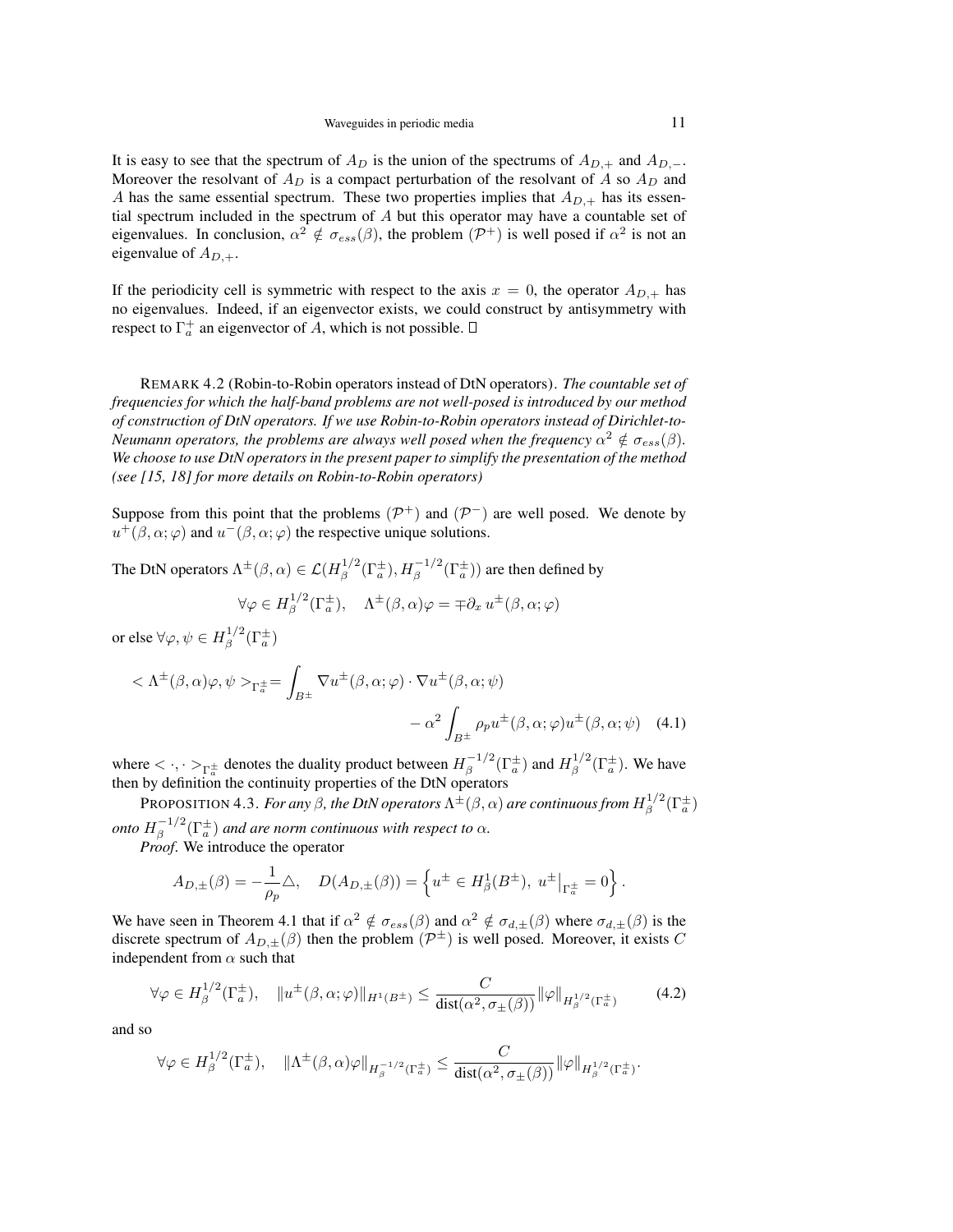where  $\sigma_{\pm}(\beta)$  is the spectrum of  $A_{D,\pm}(\beta)$ .

Let now  $\alpha_1$  and  $\alpha_2$  are such that each corresponding half-band problem  $(\mathcal{P}^{\pm})$  is well posed. For any  $\beta$  and any data  $\varphi$  in  $H^{1/2}_\beta$  $\int_{\beta}^{1/2} (\Gamma^{\pm}_{a}), v^{\pm} = u^{\pm}(\beta, \alpha_{1}; \varphi) - u^{\pm}(\beta, \alpha_{2}; \varphi)$  is solution of

$$
\begin{aligned}\n&\left| \begin{array}{l} -\Delta v^{\pm} - \rho_p \alpha_1^2 v^{\pm} = \rho_p (\alpha_2^2 - \alpha_1^2) u^{\pm} (\beta, \alpha_2; \varphi) & \text{in } B^{\pm} \\
v^{\pm} |_{\Gamma_a^{\pm}} = 0.\n\end{array} \right.\n\end{aligned}
$$

That implies that it exists C independent from  $\alpha_1$  and  $\alpha_2$  such that

$$
||v||_{H^1_{\beta}(\Omega^{\pm})} \le \frac{C}{\text{dist}(\alpha_1^2, \sigma_{\pm}(\beta))} |\alpha_1^2 - \alpha_2^2| ||u^{\pm}(\beta, \alpha_2; \varphi)||_{H^1_{\beta}(B^{\pm})}
$$

then using (4.2), we deduce that  $\forall \varphi \in H^{1/2}_\beta$  $\int_{\beta}^{1/2} (\Gamma_a^{\pm}),$ 

$$
\|\Lambda^{\pm}(\beta,\alpha_1)\varphi-\Lambda^{\pm}(\beta,\alpha_2)\varphi\|_{H^{-1/2}_{\beta}(\Gamma^{\pm}_{a})}\leq \frac{C}{\text{dist}(\alpha_1^2,\sigma_{\pm}(\beta))\,\text{dist}(\alpha_2^2,\sigma_{\pm}(\beta))}|\alpha_1^2-\alpha_2^2|\|\varphi\|_{H^{1/2}_{\beta}(\Gamma^{\pm}_{a})}.
$$

 $\Box$ 

Besides, the definition 4.1 allows us to establish the following property which will be useful for the proof of Lemma 4.7.

LEMMA 4.4. *For any* β *and any* α *such that the problem* (P <sup>±</sup>) *is well posed, the DtN operator*  $\Lambda^{\pm}(\beta,\alpha)$  *satisfies the Gårding's inequality* 

$$
\exists C_1, C(\alpha) > 0, \quad \forall \varphi \in H_\beta^{1/2}(\Gamma_a^{\pm})
$$
  

$$
< \Lambda^{\pm}(\beta, \alpha)\varphi, \varphi>_{\Gamma_a^{\pm}} \ge C_1 \|\varphi\|_{H_\beta^{1/2}(\Gamma_a^{\pm})}^2 - C(\alpha) \|\varphi\|_{L^2(\Gamma_a^{\pm})}^2 \quad (4.3)
$$

*where*  $C(\alpha)$  *is a constant continuous with respect to*  $\alpha$ *.* 

*Proof.* By definition of the DtN operator  $\Lambda^{\pm}(\beta, \alpha)$  and by continuity of the trace application  $\gamma_0^{\pm}$ , we have

$$
\forall \varphi \in H_{\beta}^{1/2}(\Gamma_a^{\pm}), \quad <\Lambda^{\pm}(\beta,\alpha)\varphi, \varphi>_{\Gamma_a^{\pm}} \geq C_1 \|\varphi\|_{H_{\beta}^{1/2}(\Gamma_a^{\pm})}^2 - (\alpha^2 \rho_+ + 1) \|u^{\pm}\|_{L^2(B^{\pm})}^2.
$$

where  $u^{\pm} = u^{\pm}(\beta, \alpha; \varphi)$ . To conclude, it is sufficient to show that

$$
\forall \varphi \in H_{\beta}^{1/2}(\Gamma_a^{\pm}), \quad \|u^{\pm}\|_{L^2(B^{\pm})} \le c(\alpha) \|\varphi\|_{L^2(\Gamma_a^{\pm})}
$$

with  $c(\alpha)$  continuous with respect to  $\alpha$ . For this, we use a duality argument. Let  $v^{\pm} \in$  $H^1_\beta(\triangle, B^{\pm})$  be the unique solution of the problem (which is well posed if the problem  $(\mathcal{P}^{\pm})$ is well posed)

$$
\begin{aligned}\n-\triangle v^{\pm} - \rho_p \alpha^2 v^{\pm} &= u^{\pm} \quad \text{in } B^{\pm} \\
v|_{\Gamma^{\pm}_a} &= 0.\n\end{aligned} \tag{4.4}
$$

Since  $u^{\pm} \in L^2(B^{\pm})$  then  $v^{\pm} \in H^2(B^{\pm})$  (elliptic regularity) and using the well-posedness of the problem and the continuity of the trace aplication  $\gamma_1^{\pm}$ , we have in particular

$$
\left\|\frac{\partial v^{\pm}}{\partial x}\right\|_{L^{2}\left(\Gamma^{\pm}_{a}\right)} \leq \frac{C}{\text{dist}(\alpha^{2}, \sigma_{\pm}(\beta))} \|u^{\pm}\|_{L^{2}(B^{\pm})}
$$
(4.5)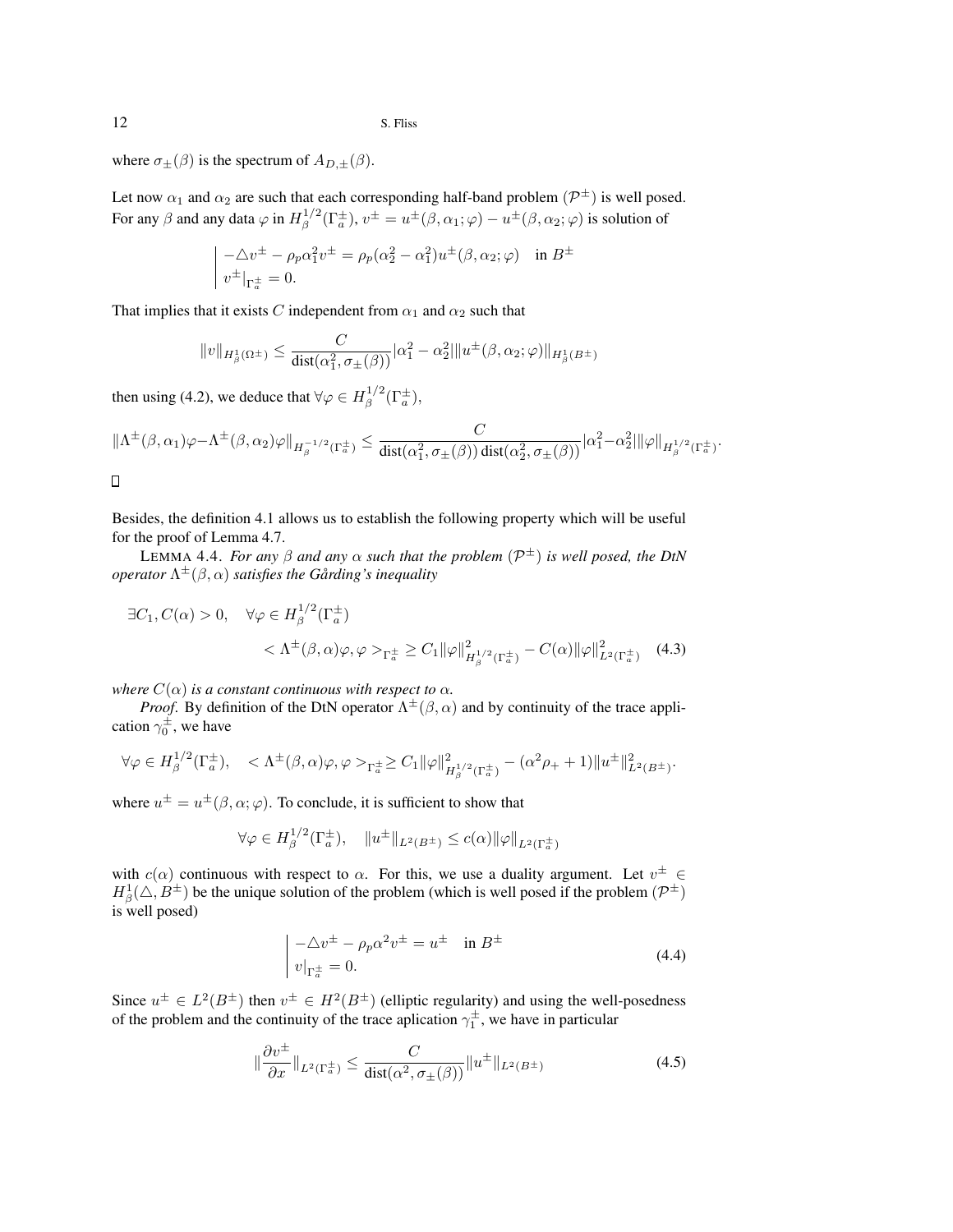where  $\sigma_{\pm}(\beta)$  is the spectrum of  $A_{D,\pm}(\beta)$  defined in Theorem 4.1. Let us now multiply (4.4) by  $u^{\pm}$ , integrate over  $B^{\pm}$  and apply Green's formula twice, we get

$$
||u^{\pm}||_{L^{2}(B^{\pm})}^{2} = \pm \int_{\Gamma_{a}^{\pm}} \varphi \frac{\partial v^{\pm}}{\partial x}
$$

which together with (4.5) finishes the proof.  $\Box$ 

Finally, using the continuity of any eigenvector of  $({\cal E}^{\beta})$  and its normal derivative across the sections  $\Gamma_a^+$  and  $\Gamma_a^-$ , the next theorem is therefore straightforward.

THEOREM 4.5 (Problem with DtN conditions). *The problem*  $(\mathcal{E}^{\beta})$  *is equivalent to the problem posed on*  $B_0 = B \cap \Omega_0$ 

Find 
$$
\omega^2 \notin \sigma_{ess}(\beta)
$$
, s.t.  $\exists u_0 \in H^1(B_0)$ ,  $u_0 \neq 0$ 

$$
-\frac{1}{\rho}\triangle u_0 = \omega^2 u_0, \quad \text{in } B_0 \tag{E_0^{\beta}}
$$

u<sup>0</sup> *satisfying the boundary conditions*

$$
\begin{aligned}\n& + \partial_x u_0 + \Lambda^+(\beta, \omega) u_0 = 0, \quad \text{on } \Gamma_a^+ \\
& - \partial_x u_0 + \Lambda^-(\beta, \omega) u_0 = 0, \quad \text{on } \Gamma_a^-, \\
& u_0|_{\Sigma_0} = e^{i\beta L_y} u_0|_{\Sigma_0}, \ \partial_y u_0|_{\Sigma_0} = e^{i\beta L_y} \partial_y u_0|_{\Sigma_0}.\n\end{aligned}
$$

*where*  $\Sigma_0 = \Sigma \cap \Omega_0$  *and*  $\widetilde{\Sigma}_0 = \widetilde{\Sigma} \cap \Omega_0$ . These problems are equivalent in the sense that if  $(\omega, u)$  is solution of  $(\mathcal{E}^{\beta})$  then  $(\omega, u|_{B_0})$  is solution of  $(\mathcal{E}^{\beta}_0)$ . Conversely, if  $(u_0, \omega)$  is solution of  $(\mathcal{E}_0^{\beta})$  then u defined by

$$
\begin{array}{l} |u|_{B_0}=u_0\\ u|_{B^\pm}=u^\pm(\beta,\omega,\varphi), \quad \text{where } \varphi=u_0|_{\Gamma_a^\pm} \end{array}
$$

associated to the same value  $\omega$  is solution of  $({\cal E}^{\beta})$ . Moreover, the multiplicity of  $\omega$  is the same for the two problems.

Whereas the problem ( $\mathcal{E}^{\beta}$ ) was linear with respect to the eigenvalue  $\omega^2$  but defined on an unbounded domain, the problem  $(\mathcal{E}_0^{\beta})$  is set on a bounded domain but non linear.

REMARK 4.6. *Note that the problem*  $(\mathcal{E}_0^{\beta})$  *is also non linear with respect to*  $\beta$  *(whereas* the problem (ε<sup>β</sup>) can be rewritten as a quadratic eigenvalue problem). In other words, this *difficulty would be present if we decided to fix* ω *and look for* β*.*

We now introduce the solution algorithm of the non linear eigenvalue problem, explain how to compute the DtN operators in the case where  $\omega^2 \notin \sigma_{ess}(\beta)$  and finally deduce another characterization of the essential spectrum  $\sigma_{ess}(\beta)$ .

**4.2. Solution algorithm.** For  $\alpha^2 \notin \sigma_{ess}(\beta)$ , we denote by  $A_0(\beta, \alpha)$  the operator

$$
A_0(\beta,\alpha) = -\frac{1}{\rho_0} \triangle
$$
  
\n
$$
D(A_0(\beta,\alpha)) = \{u_0 \in H^1(\triangle, B_0), \begin{vmatrix} +\partial_x u_0 + \Lambda^+(\beta,\alpha) u_0 = 0, & \text{on } \Gamma_a^+ \\ -\partial_x u_0 + \Lambda^-(\beta,\alpha) u_0 = 0, & \text{on } \Gamma_a^-, \\ u_0|_{\Sigma_0} = e^{i\beta L_y} u_0|_{\widetilde{\Sigma}_0}, & \partial_y u_0|_{\Sigma_0} = e^{i\beta L_y} \partial_y u_0|_{\widetilde{\Sigma}_0}. \end{vmatrix}.
$$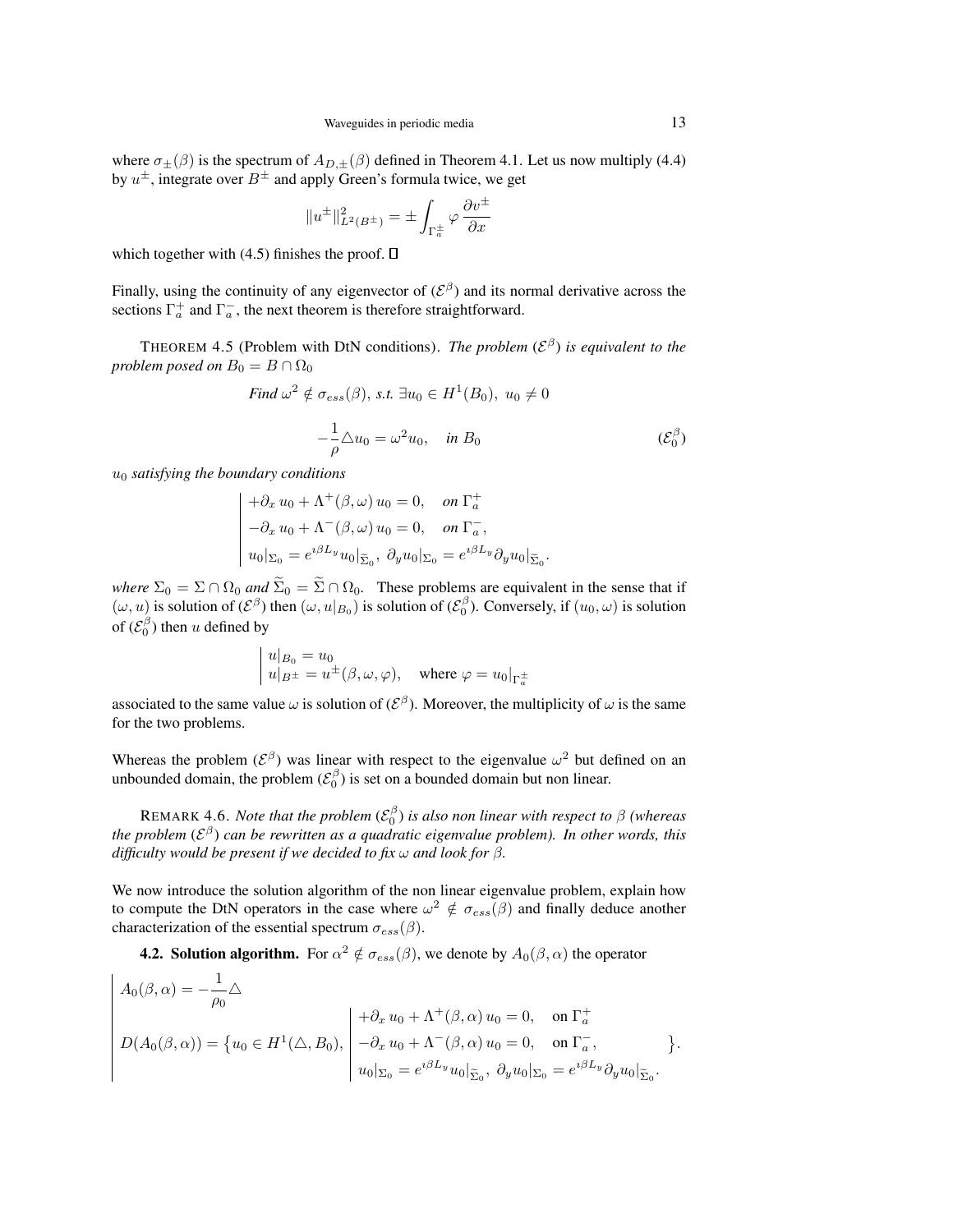The following lemma allows us to show the main properties of the operator  $A_0(\beta, \alpha)$  given in Proposition 4.8

LEMMA 4.7. *The operator*  $A_0(\beta, \alpha)$  *satisfies the Gårding's inequality* 

 $\exists C_1, C(\alpha) > 0, \quad \forall u \in D(A_0(\beta, \alpha))$ 

$$
(A_0(\beta,\alpha)u,u) \ge C_1 \|u\|_{H^1(B_0)}^2 - C(\alpha) \|u\|_{L^2(B_0)}^2 \quad (4.6)
$$

*where*  $C(\alpha)$  *is a constant continuous with respect to*  $\alpha$ *.* 

*Proof.* Using Lemma 4.4, we obtain easily that it exists  $c(\alpha)$ , constant continuous with respect to  $\alpha$ , such that

$$
\forall u \in D(A_0(\beta,\alpha)), \quad (A_0(\beta,\alpha)u, u) \geq \|\nabla u\|_{L^2(B_0)}^2 - c(\alpha) \left( \|u\|_{\Gamma_a^+}\|_{L^2(\Gamma_a^+)}^2 + \|u\|_{\Gamma_a^-}\|_{L^2(\Gamma_a^-)}^2 \right).
$$

Let s be in  $]1/2,1[$ . By continuity of the trace application in  $H<sup>s</sup>(B<sub>0</sub>)$ , we have

$$
\forall u \in H^s(B_0), \quad \|u\|_{\Gamma_a^{\pm}} \|_{L^2(\Gamma_a^{\pm})}^2 \le C \|u\|_{H^s(B_0)}^2,
$$

and from the compactness of the embedding  $H^1(B_0) \hookrightarrow H^s(B_0)$ , we could prove easily that

$$
\forall \varepsilon > 0, \ \exists C_{\varepsilon} > 0, \ \forall u \in H^{1}(B_{0}), \quad \|u\|_{H^{s}(B_{0})}^{2} \leq \varepsilon \|u\|_{H^{1}(B_{0})}^{2} + C_{\varepsilon} \|u\|_{L^{2}(B_{0})}^{2}.
$$

Choosing  $\varepsilon$  small enough, these three relation give us the Gårding inequality.  $\square$ 

PROPOSITION 4.8. *The operator*  $A_0(\beta, \alpha)$  *is self-adjoint, has a compact resolvant and is bounded from below.*

*Proof.* The only difficulty is to show the self-ajointness (the Gårding inequality implies that the operator is bounded from below).

The operator  $A_0(\beta, \alpha)$  is clearly symmetric. To show self-ajointness, it is sufficient to show that it exists a real number  $\nu$  such that  $A_0(\beta, \alpha) + \nu Id$  is surjective. The Gårding inequality gives us the coercivity and then the surjectivity of  $A_0(\beta, \alpha) + C(\alpha)Id$ .  $\Box$ 

The spectrum of  $A_0(\beta, \alpha)$  is then a pure point one and consists of a sequence of eigenvalues  $(\mu_n(\beta, \alpha))_n$  of finite multiplicity tending to + $\infty$ :

$$
\mu_1(\beta,\alpha) \leq \mu_2(\beta,\alpha) \leq \ldots \leq \mu_n(\beta,\alpha) \rightarrow +\infty
$$

The explicit expression of these eigenvalues using the Min-Max principle yields some regularity properties of each eigenvalue with respect to  $\alpha$ .

THEOREM 4.9 (Characterization of the eigenvalues  $(\mu_n(\beta, \alpha))_n$ ). Let us fix  $\beta \in [0, \pi/L_y[$ and  $\alpha \notin \sigma_{ess}(\beta)$  and denote  $H_0 = L^2(B_0, \rho_0 dx dy)$ . In the following  $\mathcal{V}_m$  is the set of sub*spaces of dimension* m *of*

$$
H_{\beta}^{1}(B_{0}) = \left\{ u_{0} \in H^{1}(B_{0}), u_{0}|_{\Sigma_{0}} = e^{i\beta} u_{0}|_{\widetilde{\Sigma}_{0}} \right\}
$$

*Then*  $\forall m \in \mathbb{N}$ ,

$$
\mu_m(\beta,\alpha) = \inf_{V_m \in \mathcal{V}_m} \sup_{u_0 \in V_m, u_0 \neq 0} \frac{\int_{B_0} |\nabla u_0|^2 + \langle \Lambda^+(\beta, \alpha) u_0, u_0 \rangle_{\Gamma_a^+} + \langle \Lambda^-(\beta, \alpha) u_0, u_0 \rangle_{\Gamma_a^-}}{||u_0||_{H_0}^2}
$$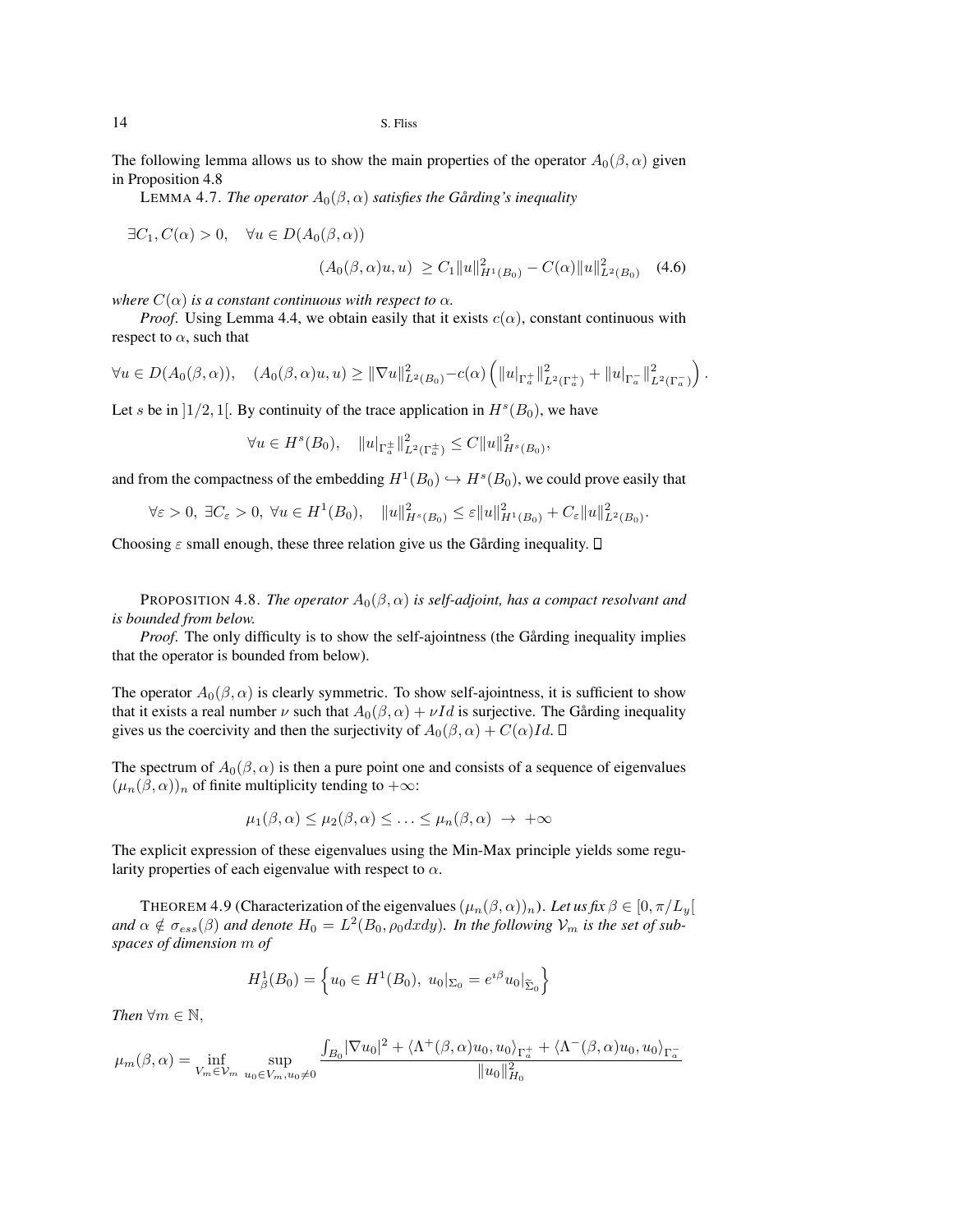and  $<\cdot,\cdot>_{\Gamma_a^\pm}$  denotes the duality product between  $H_\beta^{-1/2}$  $\int_{\beta}^{-1/2} (\Gamma_a^{\pm})$  and  $H_{\beta}^{1/2}$  $\int_{\beta}^{1/2} (\Gamma_a^{\pm}).$ 

*Moreover, the functions*  $(\beta, \alpha) \mapsto \mu_m(\beta, \alpha)$  *are continuous.* 

*Proof*. The first part of the theorem is a classical application of the min-max principle since  $A_0(\beta, \alpha)$  is selfadjoint and bounded from below.

For the continuity, Lemma 4.7 gives us that for any  $\beta$ , it exists positive constants  $C_1$  and  $C(\alpha)$  which depends continuously of  $\alpha$  such that for any  $\alpha$ 

$$
\forall u \in D(A_0(\beta, \alpha)), \quad (A_0(\beta, \alpha)u, u) + C(\alpha) \|u\|_{L^2(B_0)}^2 \ge C_1 \|u\|_{H^1(B_0)}^2 \tag{4.7}
$$

Let us then consider the following Rayleigh quotients :

$$
\mathcal{R}(\beta,\alpha;u_0)=\frac{\int_{B_0}|\nabla u_0|^2+\langle\Lambda^+(\beta,\alpha)u_0,u_0\rangle_{\Gamma_a^+}+\langle\Lambda^-(\beta,\alpha)u_0,u_0\rangle_{\Gamma_a^-}+C(\alpha)\|u_0\|_{H^1(B_0)}}{\|u_0\|_{H_0}^2}.
$$

For any  $\beta$ , let  $\alpha_1$  and  $\alpha_2$  be such that the DtN operators  $\Lambda^{\pm}(\beta,\alpha_i;\cdot)$  are well defined. For all  $u_0 \in H^1_\beta(B_0)$  such that  $\|u_0\|_{H_0} = 1$ , we have

$$
|\mathcal{R}(\beta,\alpha_1;u_0)-\mathcal{R}(\beta,\alpha_2;u_0)| \leq |\langle (\Lambda^+(\beta,\alpha_1)-\Lambda^+(\beta,\alpha_2)) u_0, u_0 \rangle_{\Gamma_a^+}| + |\langle (\Lambda^-(\beta,\alpha_1)-\Lambda^-(\beta,\alpha_2)) u_0, u_0 \rangle_{\Gamma_a^-}| + |C(\alpha_1)-C(\alpha_2)| ||u||^2_{H^1(B_0)}.
$$

So using Proposition 4.3 and its proof and the continuity of the trace application from  $H^1(B_0)$ onto  $H^{1/2}(\Gamma_a^{\pm})$ , we obtain the existence of a constant C' independent from  $\alpha_1$  and  $\alpha_2$  such that

$$
|\mathcal{R}(\beta,\alpha_1;u_0) - \mathcal{R}(\beta,\alpha_2;u_0)| \leq \frac{C'}{\text{dist}(\alpha_1^2,\sigma_+(\beta))} \text{dist}(\alpha_2^2,\sigma_+(\beta)) |\alpha_1^2 - \alpha_2^2| \|u_0\|_{H^1(B_0)}^2 + |C(\alpha_1) - C(\alpha_2)| \|u_0\|_{H^1(B_0)}^2.
$$

Taking into account finally the coercivity property (4.7), we obtain

$$
\mathcal{R}(\beta,\alpha_2;u_0) \leq \mathcal{R}(\beta,\alpha_1;u_0) + \frac{C'}{\text{dist}(\alpha_1^2,\sigma_+(\beta))\text{dist}(\alpha_2^2,\sigma_+(\beta))}|\alpha_1^2 - \alpha_2^2|\mathcal{R}(\beta,\alpha_1;u_0) + |C(\alpha_1) - C(\alpha_2)|\mathcal{R}(\beta,\alpha_1;u_0).
$$

For all  $m$ , if we denote

$$
\forall m \in \mathbb{N}, \quad \nu_m(\beta, \alpha) = \inf_{V_m \in V_m} \sup_{u_0 \in V_m, u_0 \neq 0} \mathcal{R}(\beta, \alpha; u_0)
$$

we obtain from the last inequality for all  $m$ 

$$
\nu_m(\beta, \alpha_2) \le \nu_m(\beta, \alpha_1) + \frac{C'}{\text{dist}(\alpha_1^2, \sigma_+(\beta)) \text{dist}(\alpha_2^2, \sigma_+(\beta))} |\alpha_1^2 - \alpha_2^2| \nu_m(\beta, \alpha_1) + |C(\alpha_1) - C(\alpha_2)| \nu_m(\beta, \alpha_1).
$$

By exchanging the roles of  $\alpha_1$  and  $\alpha_2$ , we finally obtain

$$
|\nu_m(\beta,\alpha_2) - \nu_m(\beta,\alpha_1)| \leq \frac{C'}{\text{dist}(\alpha_1^2,\sigma_+(\beta)) \cdot \text{dist}(\alpha_2^2,\sigma_+(\beta))} |\alpha_1^2 - \alpha_2^2| \max(\nu_m(\beta,\alpha_1),\nu_m(\beta,\alpha_2)) + |C(\alpha_1) - C(\alpha_2)| \max(\nu_m(\beta,\alpha_1),\nu_m(\beta,\alpha_2)).
$$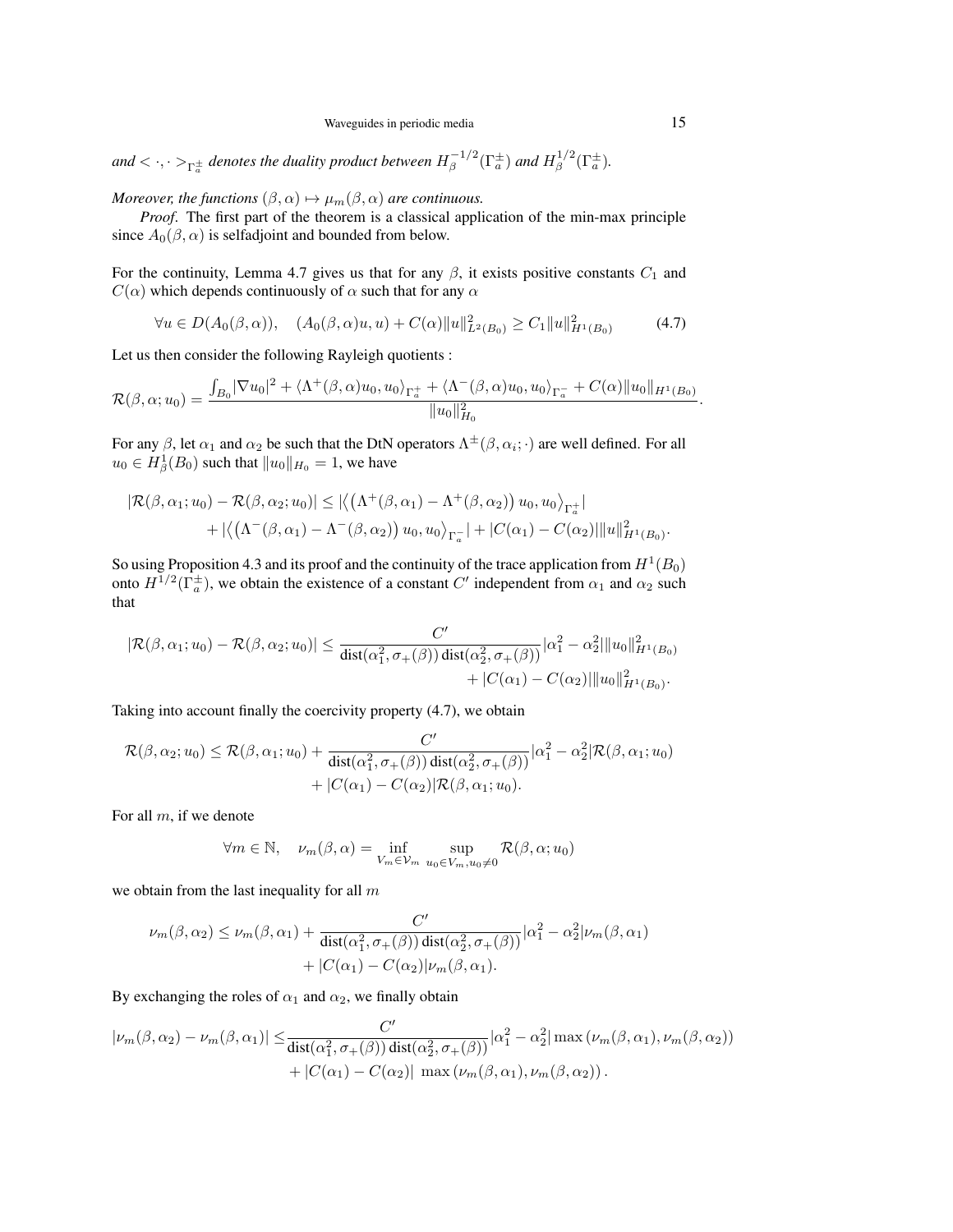We deduce the continuity of the  $\mu_m(\beta, \alpha)$ ,  $C(\alpha)$  depending continuously of  $\alpha$ .  $\square$ 

Consequently, using Theorem 4.5, the solutions of the problem ( $\mathcal{E}^{\beta}$ ) are obtained as explained in the following proposition.

**PROPOSITION 4.10. The solutions of the non-linear problem (** $\mathcal{E}^{\beta}$ **) are the roots of the** *equations :*

$$
\omega^2 \notin \sigma_{ess}(\beta)
$$
 and  $\exists m \ge 1$ ,  $\mu_m(\beta, \omega) = \omega^2$ .

We then infer the iterative algorithm for the computation of the guided modes and associated eigenvalues with two nested loops:

• the outer loop consists in a fixed point algorithm to solve the non linear equations:

$$
\mu_m(\beta,\omega) = \omega^2, \quad \omega^2 \notin \sigma_{ess}(\beta);
$$

• each iteration of this fixed point algorithm requires the computation of the  $m$ −th eigenvalue  $\mu_m(\beta, \alpha)$  of the operator  $A_0(\beta, \alpha)$  (and possibly the derivative of  $\mu_m(\beta, \alpha)$ with respect to  $\alpha$  if a Newton method is used to solve the fixed point problem).

This algorithm is quite classical for the computation of guided modes in open waveguides (see [2]). Here the novelty comes from the facts that the eigenvalues  $\omega^2$  could belong to any gap of the spectrum and that the operators  $\Lambda^{\pm}(\beta,\omega)$  have no analytical expression. We show in the following section how they can be computed in practice.

**4.3. Characterization of the DtN operators.** As explained in [22], the construction of the operators  $\Lambda^{\pm}(\beta,\alpha)$  is based only on the resolution of a family of cell problems and the resolution of a stationary Ricatti equation. For the sake of clarity, we shall recall the method for the construction of  $\Lambda^+$ .

We will suppose again in this section that  $\alpha^2 \notin \sigma_{ess}(\beta)$  and the problem  $(\mathcal{P}^+)$  is well posed.

We shall use the division of the half-band into periodicity cells separated by vertical segments (See Figure 4.1):

$$
B^{+} = \bigcup_{n=1}^{+\infty} C_n, \quad C_n := C_1 + ((n-1)L_x, 0), \tag{4.8}
$$

The segments  $\Gamma_n = \Gamma_0 + (nL, 0)$ , with  $\Gamma_0 = \Gamma_a^+$  can all be identified to the leftmost one  $\Gamma_0 \sim [-L_y/2, L_y/2]$  and the cells  $\mathcal{C}_n$  can all be identified to the first cell  $\mathcal{C}_1 = \mathcal{C}$ . By



FIG. 4.1. *Notation in a half band*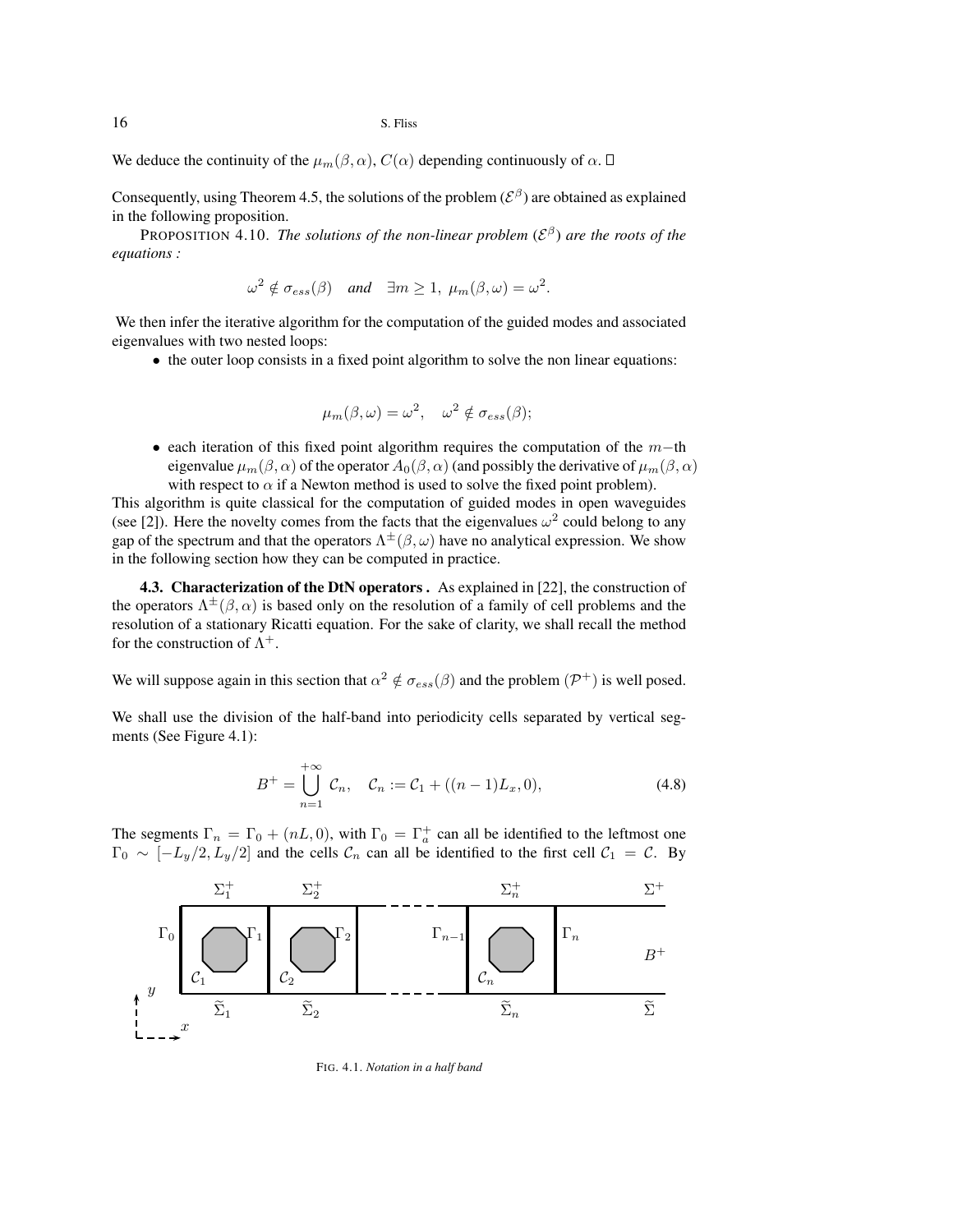periodicity in x, the construction of the unique solution  $u^+(\beta,\alpha,\varphi)$  of  $(\mathcal{P}^+)$  will be reduced to the knowledge of a linear operator, called the propagation operator, denoted  $P(\beta, \alpha)$  and defined by

$$
P(\beta, \alpha): H_{\beta}^{1/2}(\Gamma_0) \to H_{\beta}^{1/2}(\Gamma_0)
$$
  

$$
\varphi \mapsto u^+(\beta, \alpha, \varphi)\Big|_{\Gamma_1}.
$$
 (4.9)

One can show that  $P(\beta, \alpha)$  for any  $\beta$  and  $\alpha$  is compact (using interior elliptic regularity for  $u^+(\beta,\alpha,\varphi)$ ), injective (using an argument of unique continuation) and has a spectral radius less than 1 when  $\alpha^2 \notin \sigma_{ess}(\beta)$  (because of the  $L^2$  nature of  $u^+(\beta,\alpha,\varphi)$ ). See [22, 15] for more details on the proof of these results.

Using the periodicity of the problem, one easily see that

$$
\forall n \in \mathbb{N}, \ \forall \varphi \in H_{\beta}^{1/2}(\Gamma_0), \quad u^+(\beta, \alpha, \varphi)\Big|_{\Gamma_n} = (P(\beta, \alpha))^n \varphi.
$$

Then by linearity, we have  $\forall n \in \mathbb{N}, \ \forall \varphi \in H^{1/2}_\beta$  $\int_{\beta}^{\cdot 1/2} (\Gamma_0)$ 

$$
u^+(\beta,\alpha,\varphi)\Big|_{\mathcal{C}_n} = e^0\left(\beta,\alpha,(P(\beta,\alpha))^{n-1}\varphi\right) + e^1\left(\beta,\alpha,(P(\beta,\alpha))^n\varphi\right) \tag{4.10}
$$

where for all  $\varphi$  in  $H^{1/2}_\beta$  $e_1^{(1/2)}(\Gamma_0) e_0(\beta,\alpha,\varphi)$  and  $e_1(\beta,\alpha,\varphi)$  are the solutions in  $H^1(\mathcal{C})$  to the following elementary cell problems

$$
-\Delta e_{\ell} - \rho_p \alpha^2 e_{\ell} = 0 \quad \text{in } \mathcal{C}, \qquad \ell \in \{0, 1\} \tag{4.11}
$$

satisfying  $\beta$ -quasi periodic boundary conditions on  $\Sigma_1 = \Sigma \cap C$  and  $\widetilde{\Sigma}_1 = \widetilde{\Sigma} \cap C$ 

$$
e_{\ell}|_{\Sigma_1} = e^{i\beta L_y} e_{\ell}|_{\widetilde{\Sigma}_1} \qquad \partial_y e_{\ell}|_{\Sigma_1} = e^{i\beta L_y} \partial_y e_{\ell}|_{\widetilde{\Sigma}_1}
$$
(4.12)

and Dirichlet boundary conditions on  $\Gamma^0$  and  $\Gamma^1$ 

$$
\begin{vmatrix} e_0|_{\Gamma^0} = \varphi \\ e_0|_{\Gamma^1} = 0 \end{vmatrix} \text{ and } \begin{vmatrix} e_1|_{\Gamma^0} = 0 \\ e_1|_{\Gamma^1} = \varphi \end{vmatrix} . \tag{4.13}
$$



FIG. 4.2. *The periodicity cell* C

REMARK 4.11. *The cell problems are well posed except for a countable set of frequencies which correspond to the eigenvalues of the operator*  $-\Delta/\rho_p$  *defined in a cell with Dirichlet boundary conditions. This set of forbidden frequencies is a priori different from the one introduced in Theorem 4.1 and Remark 4.2. Indeed the first one is introduced because of the Dirichlet boundary conditions set in the vertical boundaries of the cell whereas the second one is introduced because of the Dirichlet boundary conditions set in the vertical*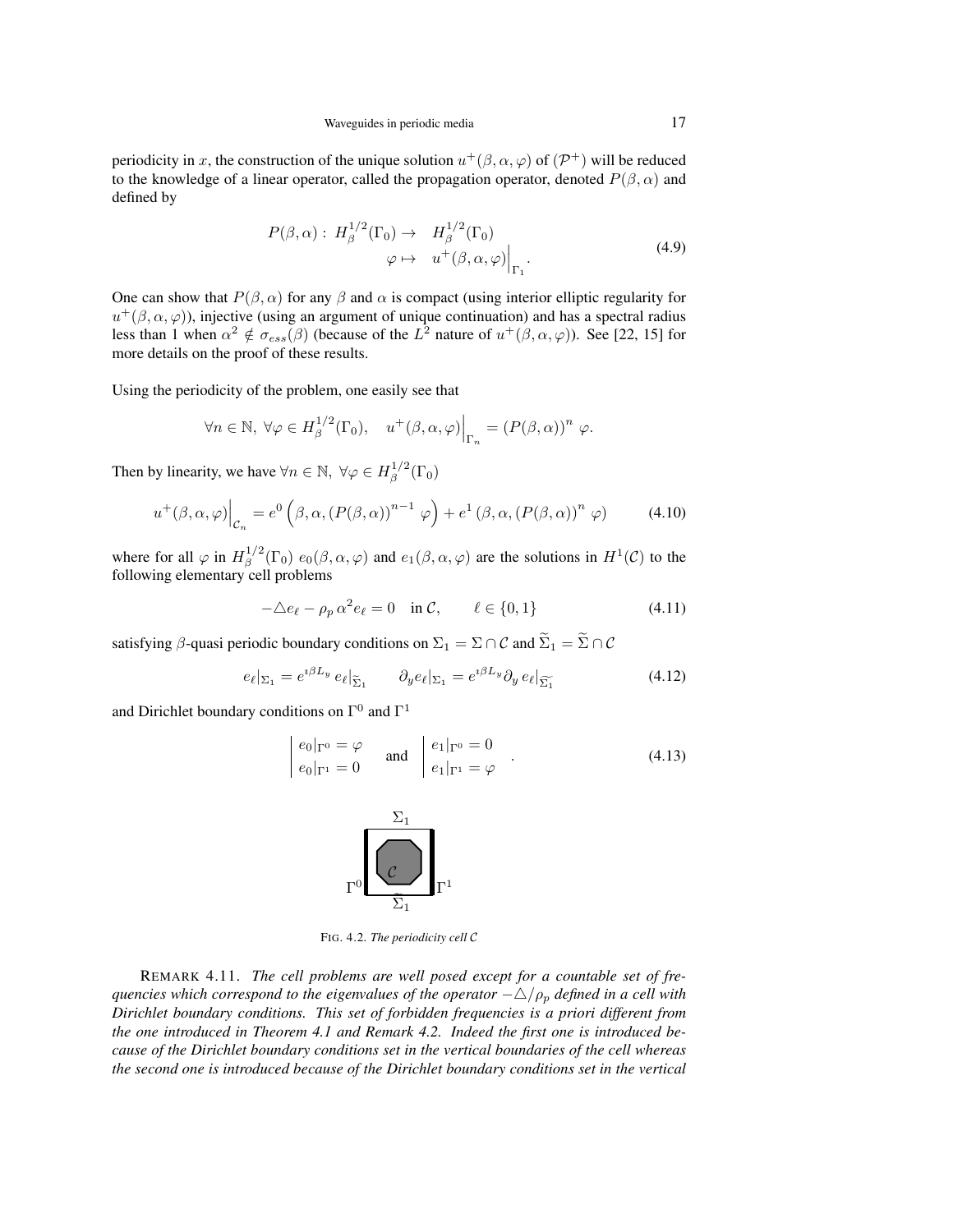*boundary of the half band. Imposing Robin-type boundary conditions instead of Dirichlet in the cell problems would solve this issue (and can be used for the characterization of DtN or Robin-to-Robin operators). We choose here Dirichlet-type cell problems only to simplify the presentation of the method.*

Formula (4.10) shows that the computation of the solution  $u^+$  is achieved through the characterization of the operator  $P(\beta, \alpha)$ . At this stage of the exposition, the definition of this operator relies on  $u^+(\beta,\alpha,\varphi)$  which is a solution of a problem posed in an unbounded domain. We shall see in the following how to determine this operator by solely solving local problems of the type (4.11, 4.12, 4.13), which is one key point of the method.

Note that the relation (4.10) ensures that  $u^+(\beta,\alpha,\varphi)$  is the solution of the Helmholtz equation inside each cell  $C_n$ . To make the characterization complete, we have to add the transmission condition across  $\Gamma_j$  (the continuity of the normal derivative of  $u^+$  accross  $\Gamma_j$ ), which gives

$$
T_{10}(\beta,\alpha)P(\beta,\alpha)^{2} + (T_{00}(\beta,\alpha) + T_{11}(\beta,\alpha))P(\beta,\alpha) + T_{01}(\beta,\alpha) = 0.
$$

where the operators  $T_{pq}(\beta, \alpha)$  are four corresponding local DtN operators :

$$
T_{00}(\beta)\varphi = -\partial_x e_0(\beta, \varphi)\Big|_{\Gamma^0} \quad T_{10}(\beta)\varphi = -\partial_x e_1(\beta, \varphi)\Big|_{\Gamma^0}
$$
  
\n
$$
T_{01}(\beta)\varphi = -\partial_x e_0(\beta, \varphi)\Big|_{\Gamma^1} \quad T_{10}(\beta)\varphi = -\partial_x e_1(\beta, \varphi)\Big|_{\Gamma^1}
$$
\n(4.14)

Actually, for any  $\beta$ , if  $\alpha^2 \notin \sigma_{ess}(\beta)$ , this equation characterizes uniquely the operator  $P(\beta,\alpha)$ :

THEOREM 4.12 (Characteristic equation). *Suppose that*  $\alpha^2 \notin \sigma_{ess}(\beta)$  *and the problem*  $(\mathcal{P}^+)$  *is well posed. The operator*  $P(\beta,\alpha)$  *is then the unique compact operator of*  ${\cal L}(H_{\beta}^{1/2}% ,\mathcal{H}_{\beta}^{1/2})=H_{\beta}^{1/2}(\mathcal{H},\mathcal{H}_{\beta}^{1/2})$  $\int_{\beta}^{1/2}(\Gamma_0)$  satisfying the condition

$$
\rho(P(\beta,\alpha)) < 1\tag{4.15}
$$

*which solves the stationary Riccati equation:*

$$
\mathcal{T}(\beta,\alpha) X = 0, \qquad (\mathcal{E}^P(\beta,\alpha))
$$

*where*

$$
\mathcal{T}(\beta,\alpha) : \mathcal{L}\big(H_\beta^{1/2}(\Gamma_0)\big) \to \mathcal{L}\big(H_\beta^{1/2}(\Gamma_0)\big) X \mapsto T_{10}(\beta,\alpha)X^2 + (T_{00}(\beta,\alpha) + T_{11}(\beta,\alpha)) X + T_{01}(\beta,\alpha).
$$

*Proof.* As explained before, the operator  $P(\beta, \alpha)$  is a compact operator whose spectral radius is strictly less than one. Moreover, the continuity of the normal derivative of the unique solution  $u^+(\beta,\alpha;\varphi)$  accross each  $\Gamma_j$ ,  $P(\beta,\alpha)$  is solution of  $(\mathcal{E}^P(\beta,\alpha))$ .

Reciprocally, let P be a compact operator with spectral radius  $\rho(P) < 1$  which satisfies  $(\mathcal{E}^P(\beta,\alpha))$ . The function defined by

$$
u(\varphi)\Big|_{\mathcal{C}_n} = e^0\left(\beta, \alpha, P^{n-1}\varphi\right) + e^1\left(\beta, \alpha, P^n\varphi\right)
$$

satisfies the helmoltz equation cell by cell, is continuous by definition and has continuous normal derivatives accross each  $\Gamma_j$  because the operator P is solution of  $(\mathcal{E}^P(\beta,\alpha))$ . Moreover, the fact that  $\rho(R) < 1$  implies that  $u(\varphi)$  belongs to  $H^1(B^+)$ . Indeed, the property

$$
\lim_{n \to +\infty} ||P^n||_{\mathcal{L}(H^{1/2}(\Gamma))}^{1/n} = \rho(P)
$$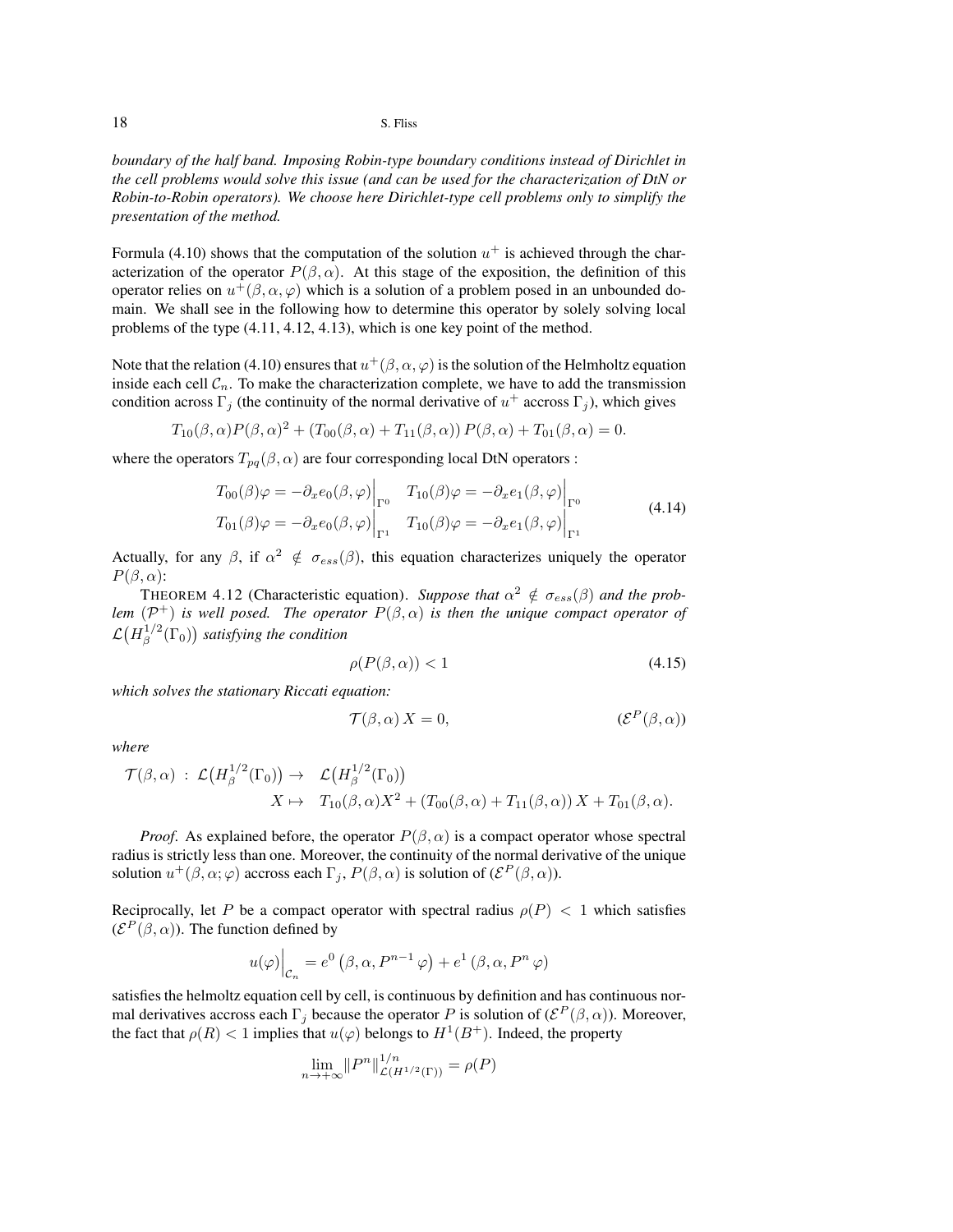implies that, for some  $\rho_* \in (\rho(P), 1)$  and N large enough

$$
\forall n \ge N, \quad \|P^n\|_{\mathcal{L}(H^{1/2}(\Gamma))} \le \rho_*^n
$$

so that, it exists  $C$  independant of N, such that

$$
\forall n\geq N,\quad \|u(\varphi)\|_{H^1(\mathcal{C}_n)}\leq C\rho_*^n\|\varphi\|_{H^{1/2}_\beta(\Gamma_0)}.
$$

We have then constructed a solution in  $H^1_\beta(\triangle, B^+)$  of  $(\mathcal{P}^+)$ . By well-posedness of this problem, the solution is unique so  $u = u^+$  and then  $P = P(\beta, \alpha)$ .

Once  $P(\beta, \alpha)$  is determined solving the stationary Ricatti equation, we build cell by cell the solution  $u^+$  using (4.10) and finally using again (4.10) for  $n = 0$ , we see that

$$
\Lambda^+(\beta,\alpha) = T_{00}(\beta,\alpha) + T_{10}(\beta,\alpha) P(\beta,\alpha)
$$
\n(4.16)

4.4. Characterization of the essential spectrum. The characterization of the essential spectrum is a by-product of the determination of the DtN operators.

Indeed, in [22], we have shown that when  $\alpha^2$  lies in the essential spectrum  $\sigma_{ess}(\beta)$ , not only the spectral radius of the propagation operator is equal to 1 but in addition this operator is no more the unique solution of the Ricatti equation ( $\mathcal{E}^P(\beta,\alpha)$ ). Consequently, we can give this characterization of the essential spectrum of A.

THEOREM 4.13. *The Ricatti equation* ( $\mathcal{E}^P(\beta,\alpha)$ ) *has a unique solution whose spectral radius is strictly less than one if and only if*  $\alpha^2 \notin \sigma_{ess}(\beta)$ *.* 

*Proof.* In Theorem 4.12, we have already proven that if  $\alpha^2 \notin \sigma_{ess}(\beta)$ , the Ricatti equation ( $\mathcal{E}^P(\beta,\alpha)$ ) has a unique solution whose spectral radius is strictly less than one.

For  $\alpha^2 \in \sigma_{ess}(\beta)$ , we can show that it does not exist solution of  $(\mathcal{E}^P(\beta,\alpha))$  with spectral radius strictly less than one but solution whose spectral radius equal to one. Moreover, there is no more uniqueness of this kind of solutions. Indeed, by definition of the essential spectrum (see the proof of Proposition 3.1)

$$
\alpha^2 \notin \sigma_{ess}(\beta) \quad \Leftrightarrow \quad \exists q, \exists k_0 \in ]-\pi/L_x, \pi/L_x] \quad \alpha^2 = \omega_q(\beta, k_0)
$$

where  $\omega_q(\beta, k)$  is the q−th eigenvalue of the operator  $A_p(\beta, k)$  defined in the proof of Proposition 3.1. Let us denote  $e_q(\beta, k)$  a corresponding eigenvector. Using the same idea than in the proof of Proposition 4.3, we could show that  $k \mapsto \omega_q(\beta, k)$  is an even function and then

$$
\omega_q(\beta, k_0) = \omega_q(\beta, -k_0) = \alpha^2
$$

Let us denote now  $\varphi^{\pm} = e_q(\beta, \pm k_0)$ . Using the well-posedness of the cell problems, the eigenvectors  $e_q(\beta, \pm k_0)$  can be expressed by

$$
e_q(\beta, \pm k_0) = e^0(\beta, \alpha, \varphi^{\pm}) + e^{\pm ik_0L_x} e^1(\beta, \alpha, \varphi^{\pm})
$$

and, thanks to their quasi-periodicity, can be extended as  $H^1(\triangle, B^+)$  function by

$$
e_q(\beta, \pm k_0)\Big|_{\mathcal{C}_n} = e^{\pm i(n-1)k_0 L_x} e^0(\beta, \alpha, \varphi^{\pm}) + e^{\pm i n k_0 L_x} e^1(\beta, \alpha, \varphi^{\pm}).
$$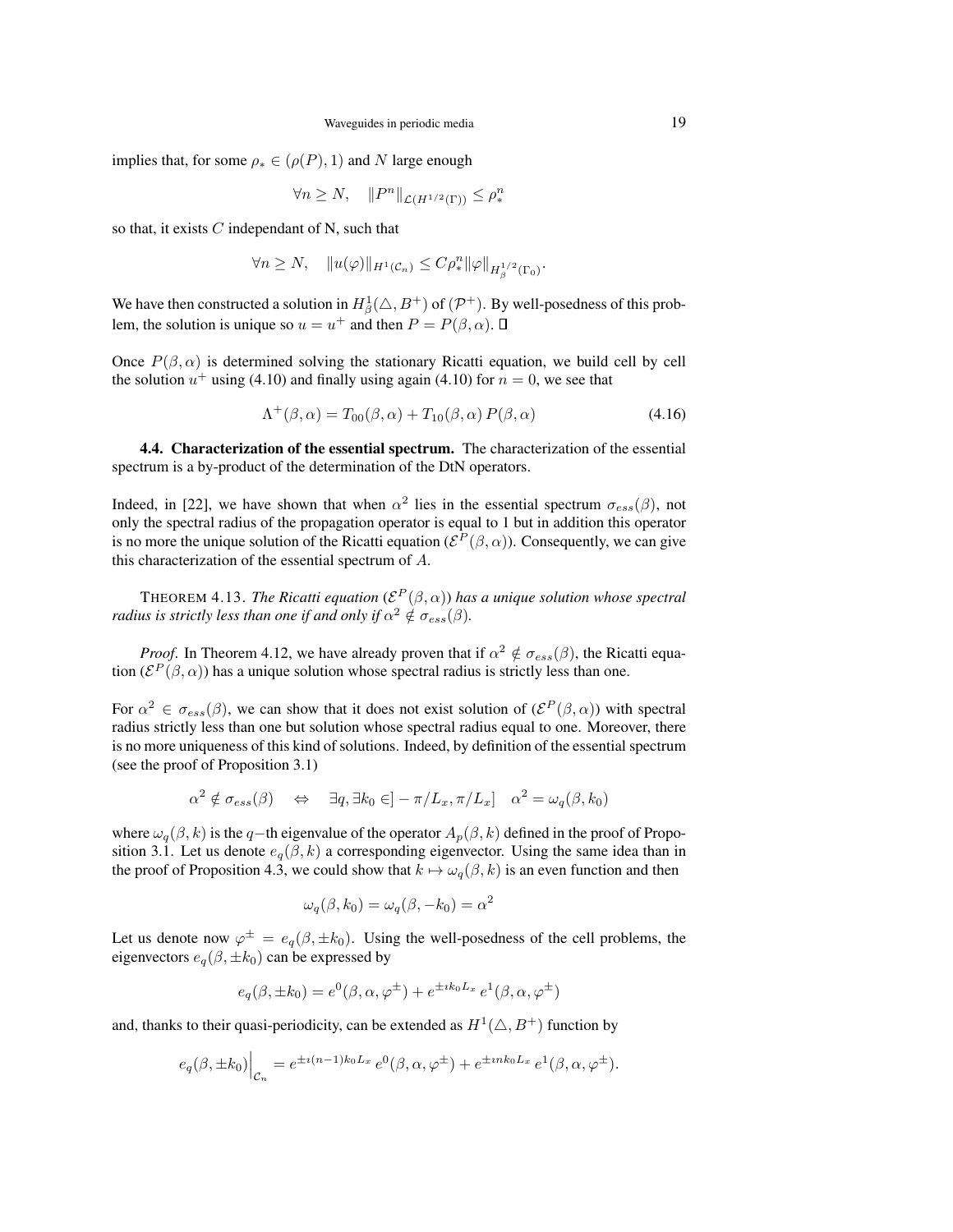We have found then solutions of the problem  $(\mathcal{P}^+)$  with  $\varphi^{\pm}$  as Dirichlet boundary condition on  $\Gamma_0$ . We can then construct at least three solutions of the Ricatti equation whose spectral radius is equal to one :

$$
P_1 \quad \text{such that } P_1 \varphi^+ = e^{ik_0 L_x} \varphi^+
$$
  
\n
$$
P_2 \quad \text{such that } P_2 \varphi^- = e^{-ik_0 L_x} \varphi^-
$$
  
\n
$$
P_3 \quad \text{such that } P_3 \varphi^+ = e^{ik_0 L_x} \varphi^+ \text{ and } P_3 \varphi^- = e^{-ik_0 L_x} \varphi^-
$$

 $\Box$ 

5. Numerical results. We want to apply this approach to compute the guided modes of the media, whose refraction index is given by (see the isovalues Figure 5.1):

$$
\forall (x, y) \in [-0.5, 0.5]^2, \forall n, m \in \mathbb{Z}^*, \ \left| \rho_p(x + n, y + m) = 1 + 16 \exp(-\frac{x^2 + y^2}{0.2^2}) \right|_{p_0(x, y + m)} \leq 1
$$
\n(5.1)

The period here is equal to 1.



FIG. 5.1. *The lineic perturbed periodic media.*

For any  $\beta \in [0, \pi/L_y]$  and  $\alpha^2 \in [0, 20]$ , we determine if  $\alpha^2$  is in  $\sigma_{ess}(\beta)$  or not. If not, we compute the Dirichlet-to-Neumann operators  $\Lambda^{\pm}(\beta,\alpha)$ . The corresponding algorithm is the following : for each  $\beta$  and  $\alpha$ 

- 1. solve the cell problems (4.11,4.12,4.13) using a FE method or a mixed finite element one (see [22, 15, 17] for more details) and compute the local DtN operators  $T^{\pm}_{pq}(\beta,\alpha)$  (see (4.14));
- 2. solve the stationary equation (4.12) using a spectral decomposition method (which leads to a quadratic eigenvalue problem) or a modified Newton algorithm (see [22, 15, 17] for more details):
	- (i) If it exists a unique solution whose spectral radius is strictly less than one then  $\alpha^2 \notin \sigma_{ess}(\beta)$ , so we can determine the propagation operator  $P^{\pm}(\beta,\alpha)$  and deduce the DtN operators  $\Lambda^{\pm}(\beta,\alpha)$  by (4.16).
	- (ii) If it exists a solution whose spectral radius is equal to one then  $\alpha^2 \in \sigma_{ess}(\beta)$ and we stop the computation.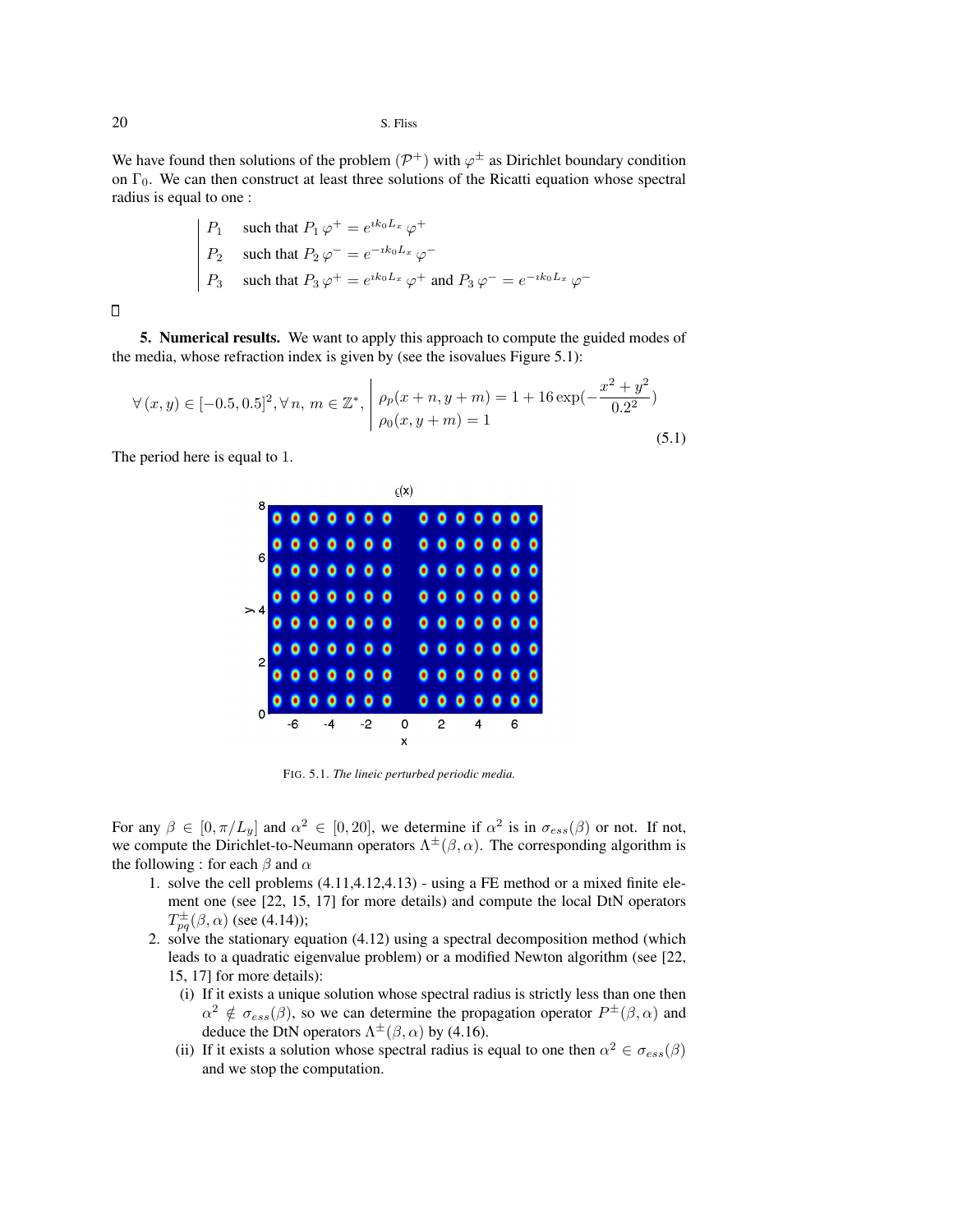We can then, for any  $\beta$  and  $\alpha$ , compute the eigenvalues  $\mu_m(\beta, \alpha)$ .

We plot on Figure 5.2 the isovalue lines of the function  $\log|\mu_1(\beta,\alpha) - \alpha^2|$  for  $\beta \in [0, \pi/L_y]$ and  $\alpha^2 \in [0, 20] \setminus \sigma_{ess}(\beta)$ .



FIG. 5.2. *Isovalues of*  $\log|\mu_1(\beta,\alpha) - \alpha^2|$ ;  $\beta \in [0,\pi/L]$ ,  $\alpha^2 \in [0,20]$ . For a fixed  $\beta$ , the white regions *correspond to the essential spectrum* σess(β)*. The dispersion curves are given by the blue lines. The two black circles correspond to guided modes represented Figure 5.3.*

For a fixed  $\beta$ , the white regions correspond to the essential spectrum  $\sigma_{ess}(\beta)$ . A part of the dispersion curves, given by the values  $(\beta, \omega)$  for which  $\mu_1(\beta, \omega) - \omega^2 = 0$ , are represented by blue lines corresponding to the null isovalue of  $\mu_1(\beta,\alpha) - \alpha^2$ . The main difference with homogeneous open waveguides is that the function  $\mu_m(\beta, \alpha) - \alpha^2$  may vanish several times for a fixed  $\beta$ .

We want now to compute for fixed  $\beta$ , the eigenvalues and the corresponding guided modes. To do so, we use the following steps :

- 1. Solution of the non linear eigenvalue problem : using the algorithm of the non linear eigenvalue problem described at the end of Section 4.2,  $\omega^2$  is computed so that it exists m such that  $\mu_m(\beta,\omega) = \omega^2$  and  $\omega^2 \notin \sigma_{ess}(\beta)$ . Let  $u_0$  be an eigenvector of  $A_0(\beta,\omega)$  associated to the eigenvalue  $\mu_m(\beta,\omega)$ .
- 2. Construction of the guided modes in one band : by continuity arguments, the restriction to a band  $B$  of a guided mode  $u$  is given by

$$
\begin{vmatrix} u|_{B_0} = u_0 \\ u|_{B^+} = u^+(\beta, \omega, \varphi^+) & \text{with } \varphi^+ = u_0|_{\Gamma_a^+} \\ u|_{B^-} = u^-(\beta, \omega, \varphi^-) & \text{with } \varphi^- = u_0|_{\Gamma_a^-} \end{vmatrix}
$$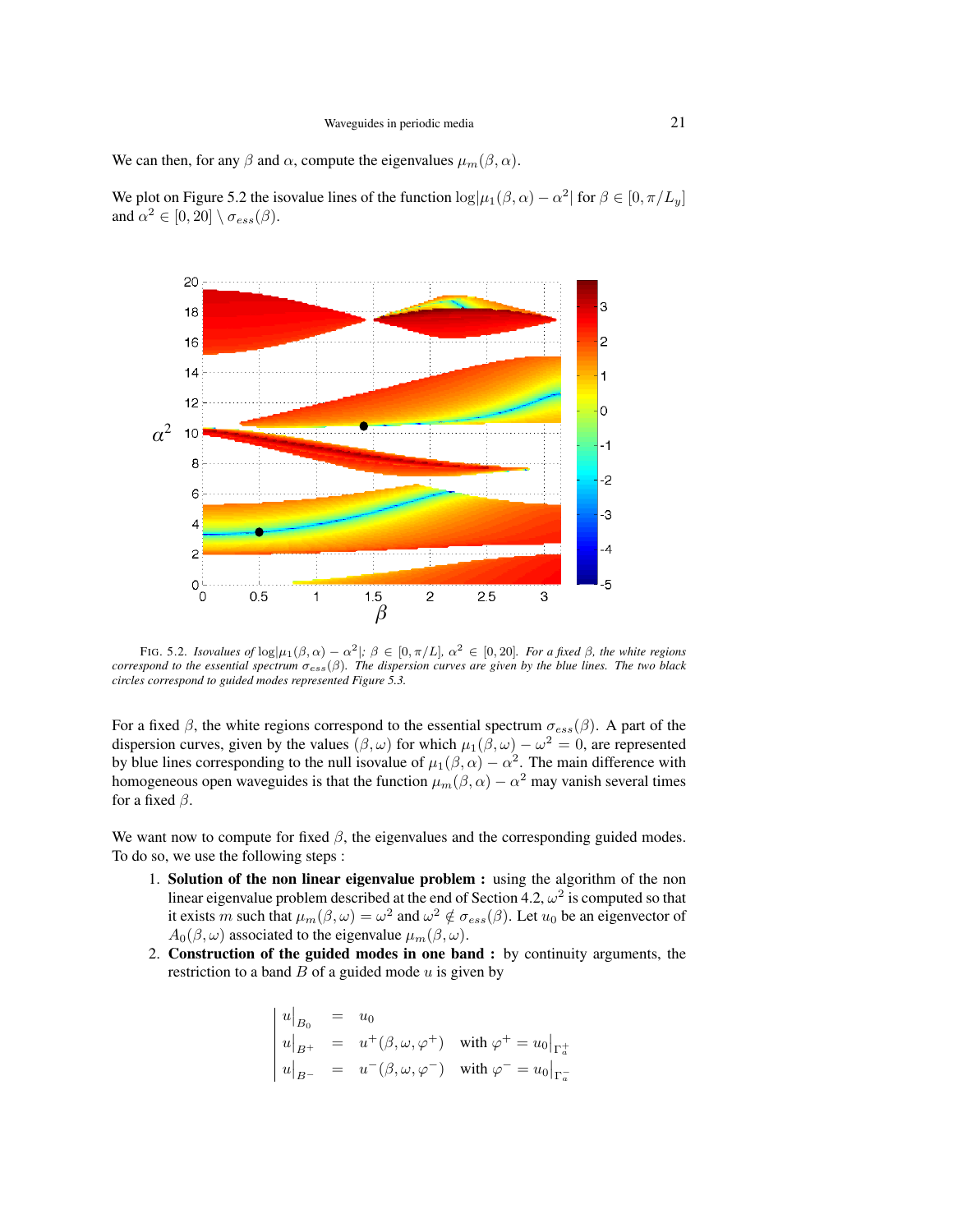where for any given  $\varphi \in H^{1/2}_\beta$  $\int_{\beta}^{1/2} (\Gamma_a^{\pm}), u^{\pm}(\beta, \omega, \varphi)$  is the unique solution of  $({\cal P}^{\pm})$ . To compute these solutions, we have to

- solve the cell problems (4.11,4.12,4.13) for  $\alpha = \omega$  and compute the local DtN operators  $T_{pq}^{\pm}(\beta,\omega)$  (see (4.14));
- solve the stationary equation (4.12). Since  $\omega^2 \notin \sigma_{ess}(\beta)$ , it exists a unique solution whose spectral radius is strictly less than one which is the propagation operator  $P^{\pm}(\beta,\omega)$
- reconstruct the solutions cell by cell using (4.10).
- 3. Construction of the guided modes in the whole domain : by  $\beta$ -quasi-periodicity, the guided modes can be constructed "band by band" :

$$
\forall (x,y)\in B,\ \forall q\in\mathbb{Z},\quad u(x,y+qL_y)=u(x,y)e^{iq\beta L_y}.
$$

We then represent Figure 5.3 guided modes for two values of  $\beta$  in eight periods from each side of the line defect. Figure 5.3(a) corresponds to the eigenvalue in the first gap of  $A(0.5)$ with a well confined mode whereas in Figure 5.3(b) the eigenvalue belongs to the fourth gap of  $A(1.9)$  and the associated guided mode is not well confined.







(b)  $\beta = 1.42, \omega^2 = 10.46$ 

FIG. 5.3. *Two guided modes: one is well confined (left); the other not well confined (right). The couples*  $(\beta, \omega^2)$  of this guided modes are represented by black circles in Figure 5.2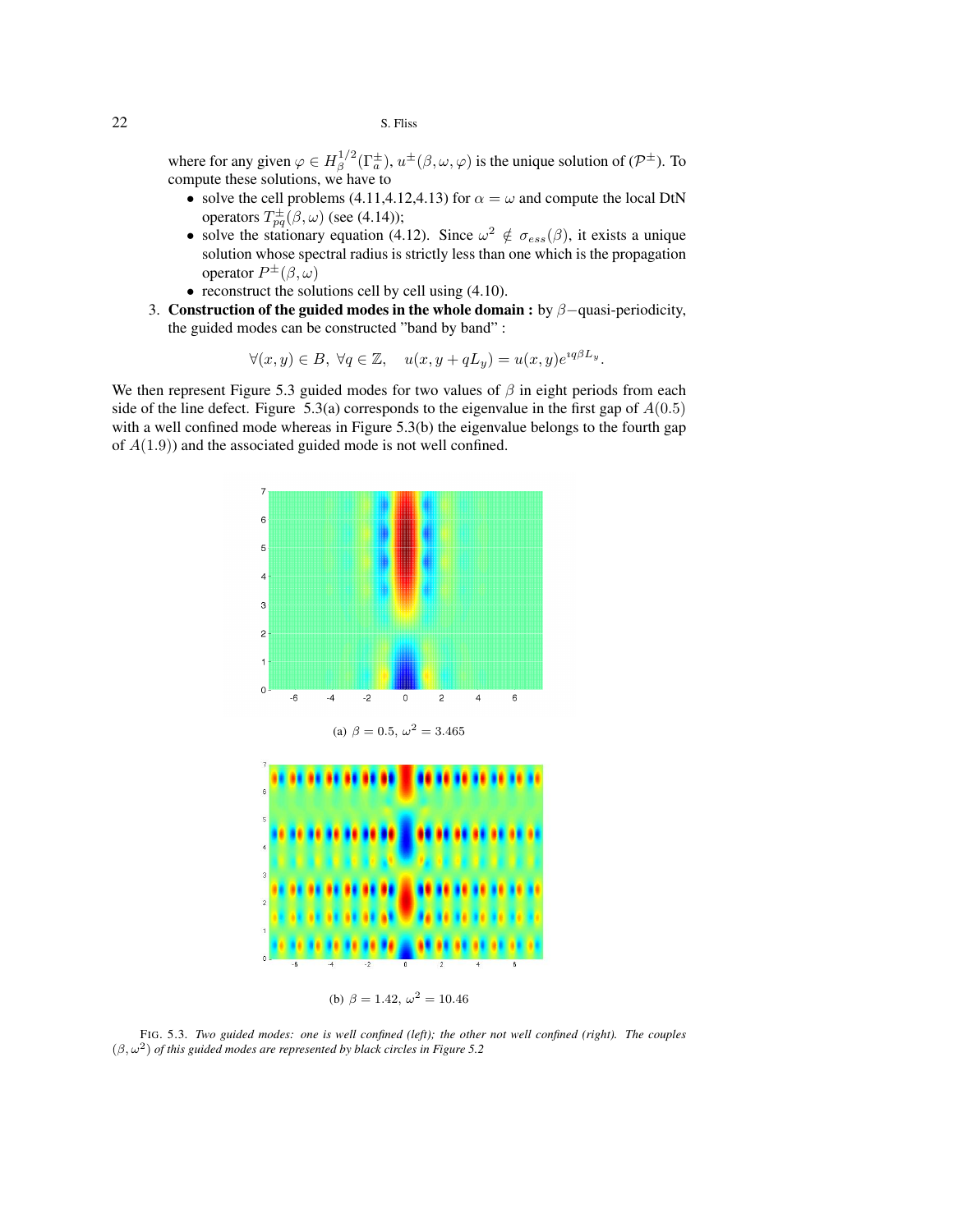## Waveguides in periodic media 23

6. Conclusions. We have shown that this method is well adapted to the computation of guided modes which are not well confined. The advantage of this method is that it is exact independently from the confinement of the computed guided modes. It can be well adapted for the study of the dispersive curves near the essential spectrum. In terms of computation time, the solution of the non linear eigenvalue problem is much more costly than the one of a linear eigenvalue problem. However, in contrast to existing methods, we do not have to compute independently -and often using a separate code- the essential spectrum of the media: here it is a by-product of this method.

In a forthcoming article, we will compare exactly this method with the Supercell Method in terms of accuracy and computation time. Moreover, this DtN strategy will be applied to a  $\beta$ -formulation which is more adapted for dispersive media.

Another interesting perspective concerns the study of the dispersive curves: with our characterization, we could study if they can or cannot be constant with respect to  $\beta$  (and conclude on the existence or not of bound state) and analyze their behavior near the essential spectrum.

Acknowledgments. The author would like to thank P. Joly and A.-S. Bonnet-BenDhia for numerous discussions on the subject of this article.

### **REFERENCES**

- [1] H. AMMARI AND F. SANTOSA, *Guided waves in a photonic bandgap structure with a line defect*, SIAM J. Appl. Math., 64 (2004), pp. 2018–2033 (electronic).
- [2] A.-S. BONNET-BENDHIA AND P. JOLY, *Mathematical analysis and numerical approximation of optical waveguides.*, vol. 22 of Frontiers Appl. Math., SIAM, Philadelphia, PA, 2001, pp. 273–324.
- [3] A.-S. BONNET-BENDHIA AND F. STARLING, *Guided waves by electromagnetic gratings and nonuniqueness examples for the diffraction problem*, Math. Methods Appl. Sci., 17 (1994), pp. 305–338.
- [4] G. BORG, *Eine Umkehrung der Sturm-Liouvilleschen Eigenwertaufgabe. Bestimmung der Differentialgleichung durch die Eigenwerte*, Acta Math., 78 (1946), pp. 1–96.
- [5] L.C. BOTTEN, K.B. DOSSOU, S. WILCOX, R.C. MCPHEDRAN, C.M. DE STERKE, N.A. NICOROVICI, AND A.A. ASATRYAN, Int. J. Microwave Opt. Technol.
- [6] E. CANCES´ , V. EHRLACHER, AND Y. MADAY, *Periodic Schrodinger operators with local defects and spec- ¨ tral pollution*, submitted to SIAM J. Numer. Anal., (2012).
- [7] G. CARDONE, S. A. NAZAROV, AND C. PERUGIA, *A gap in the continuous spectrum of a cylindrical waveguide with a periodic perturbation of the surface*, arXiv.org, math.SP (2009).
- [8] A. FIGOTIN AND Y. A. GODIN, *The computation of spectra of some* 2*D photonic crystals*, J. Comput. Phys., 136 (1997), pp. 585–598.
- [9] A. FIGOTIN AND A. KLEIN, *Localization of classical waves .1. Acoustic waves*, Comm. Math. Phys., 180 (1996), pp. 439–482.
- [10] , *Localized classical waves created by defects*, J. Statist. Phys., 86 (1997), pp. 165–177.
- [11] , *Localization of light in lossless inhomogeneous dielectrics*, J. Opt. Soc. Am., A 15 (1998), pp. 1423– 1435.
- [12] , *Midgap defect modes in dielectric and acoustic media*, SIAM J. Appl. Math., 58 (1998), pp. 1748– 1773 (electronic).
- [13] A. FIGOTIN AND P. KUCHMENT, *Band-gap structure of spectra of periodic dielectric and acoustic media. I. Scalar model*, SIAM J. Appl. Math., 56 (1996), pp. 68–88.
- [14] , *Band-gap structure of spectra of periodic dielectric and acoustic media. II. Two-dimensional photonic crystals*, SIAM J. Appl. Math., 56 (1996), pp. 1561–1620.
- [15] S. FLISS, *Etude mathematique et num ´ erique de la propagation des ondes dans des milieux p ´ eriodiques lo- ´ calement perturbés*, PhD thesis, Ecole Polytechnique, 5 2009.
- [16] S. FLISS AND P. JOLY, *Exact boundary conditions for time-harmonic wave propagation in locally perturbed periodic media*, Appl. Numer. Math., 59(9), p. 21552178.
- [17] , *Wave propagation in locally perturbed periodic media (case with absorption): Numerical aspects*, J. Comput. Phys., (2011).
- [18] S. FLISS, P. JOLY, AND J.-R. LI, *Exact boundary conditions for wave propagation in periodic media con-*